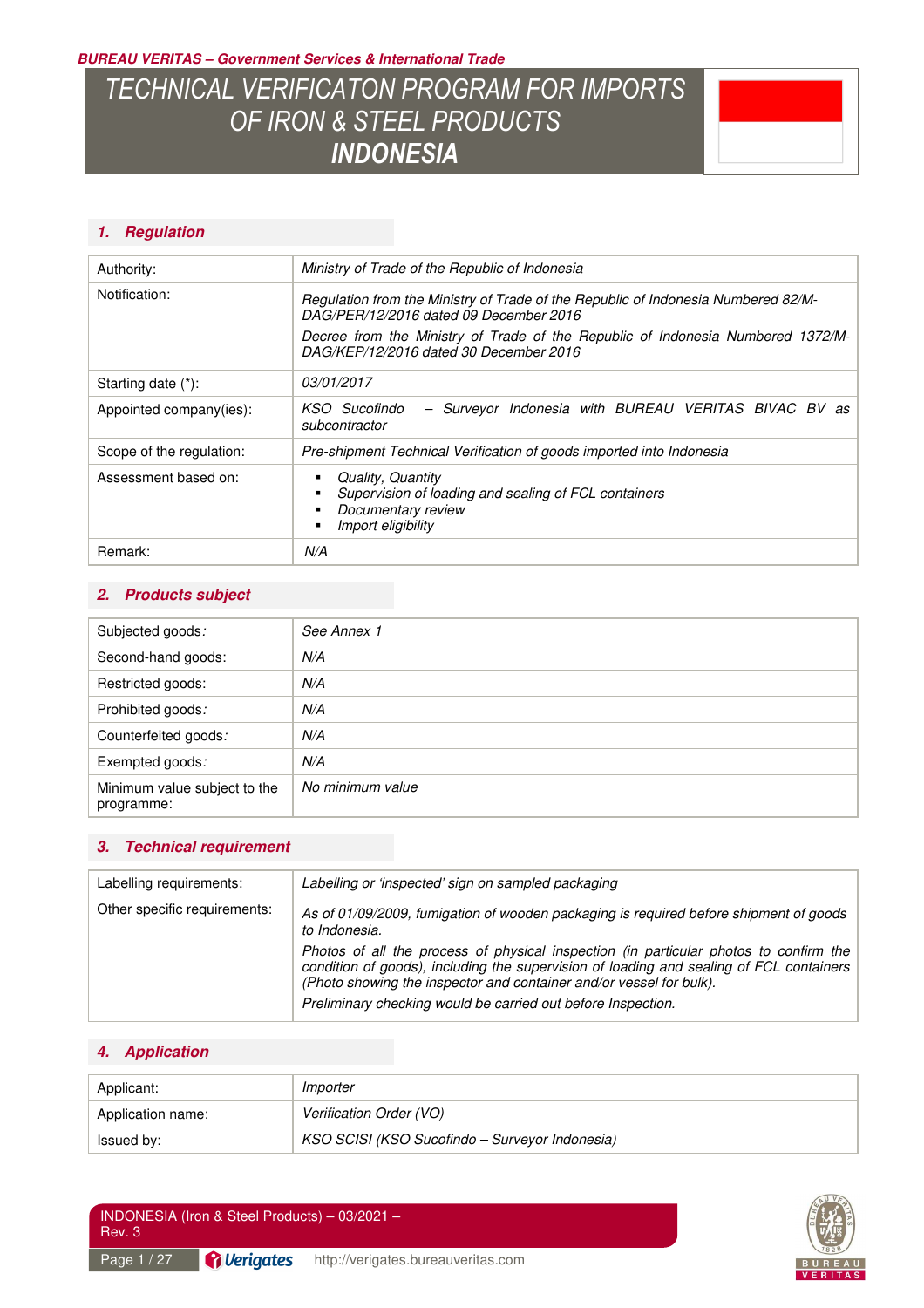#### **BUREAU VERITAS**

| which<br>the<br>Amount<br>by<br>application value/quantity may<br>be exceeded $(*)$ : | No specific requirement for value.<br>For quantity in excess, the importer shall require KSO SCISI for amendment of the VO.                                                                                                                                                                                                      |
|---------------------------------------------------------------------------------------|----------------------------------------------------------------------------------------------------------------------------------------------------------------------------------------------------------------------------------------------------------------------------------------------------------------------------------|
| Part shipments:                                                                       | Allowed                                                                                                                                                                                                                                                                                                                          |
| Changes from sea to air:                                                              | No specific requirement                                                                                                                                                                                                                                                                                                          |
| Required documents:                                                                   | Final invoice, Packing list and any other document deemed necessary (Mill Test<br>Certificate - MTC or Laboratory Test result or Exporter Declaration Form, for products<br>required). If no Final Documents received, Pro-forma documents can be used to issue the<br>draft LS considering the different time zones inspection. |
| Required information:                                                                 | Final invoice to show the breakdown of FOB value, origin and quantity of each line item.                                                                                                                                                                                                                                         |
| Application office(s):                                                                | Application to be lodged by the importer to KSO. KSO transmits VOs to Bureau Veritas<br>China.                                                                                                                                                                                                                                   |

#### **5. Control testing requirements (\*)**

| Applicable cases:    | Categories of Alloy steel subject to testing |
|----------------------|----------------------------------------------|
| Laboratory criteria: | Independent Accredited Laboratory            |
| Testing:             | According to the applicable standard         |

#### **6. Physical inspection requirements**

| Scope of inspection (*): | Review of Quality, Quantity and Markings to ensure compliance between goods,<br>documents and Verification Order. |
|--------------------------|-------------------------------------------------------------------------------------------------------------------|
| Destination inspection:  | Not allowed. Technical verification in the country of loading                                                     |
| Witness of loading:      | Mandatory                                                                                                         |
| Seal of container:       | Mandatory for Full Container Load (FCLs)                                                                          |
| Sampling (*):            | In case of control testing (see section 6 as above)                                                               |
| Validity (*):            | Inspection Report validity from inspection date is 30 days                                                        |
| Type of report issued:   | Inspection report (IR)                                                                                            |

#### **7. Conclusion of the Assessment (\*)**

- *Draft Laporan Surveyor (DLS) submitted by Bureau Veritas BIVAC BV to KSO in XML format through electronic data transfer for further issuance of the final LS by KSO.*
- *Discrepancy Report (non-conformities report) is issued by Bureau Veritas BIVAC BV, should verification not be satisfactory or goods not compliant with Pro forma documents or in the absence of mandatory technical documents.*

*LS is delivered to Importer and to the Ministry of Trade for clearance purposes.* 

#### **8. Fees**

#### *Paid in advance by the importer to KSO Sucofindo – Surveyor Indonesia.*

*Nevertheless, Bureau Veritas BIVAC may invoice the Seller in the event of supplementary inspection visits (in vain or unsatisfactory results or Physical Inspection Report validity has expired). The costs incurred by the Seller in presenting the goods for inspection, such as unpacking, handling, testing, sampling, repacking... are for the account of the Seller.* 

| INDONESIA (Iron & Steel Products) - 03/2021 -<br>Rev. 3 |                                  |                                    |
|---------------------------------------------------------|----------------------------------|------------------------------------|
| Page 2 / 27                                             | <i><u><b>C</b></u></i> Verigates | http://verigates.bureauveritas.com |

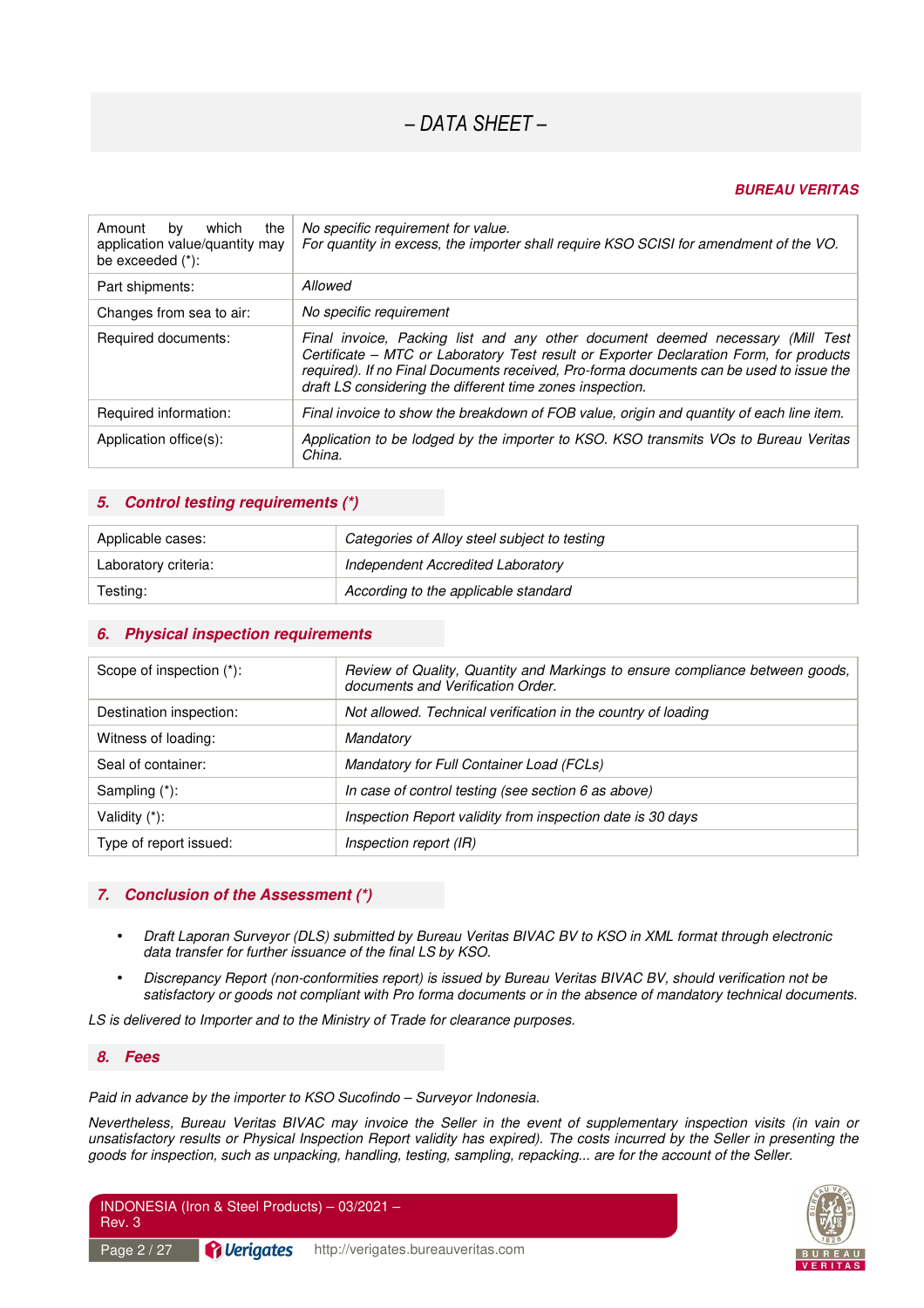#### **BUREAU VERITAS**

#### **9. Contact (\*)**

*REGIONAL CENTER SHANGHAI 4 th Floor, No. 1288 Waimalu Road Huangpu District Shanghai – China Tel: (86) 21 23 19 00 02 kso.vo@cn.bureauveritas.com* 

**10. Other relevant information** 

*N/A* 

#### **11. Geographical inspection zones**

*BUREAU VERITAS BIVAC BV operates in all countries (except Singapore, Malaysia, Thailand, South Korea, and China).* 

(\*) Latest updates

The information contained herein is for the purpose of facilitating Technical Verification program and does not relieve Exporters or Importers from their obligations in respect of compliance with the import regulations of the country of importation. Although every effort has been made to ensure the correctness of the information, as at the date of issuance of this datasheet, Bureau Veritas BIVAC does not accept any responsibility for errors or omissions and, furthermore, the information may subsequently be subject to change as may be announced by the Authorities in the country of importation. Consequently, Exporters are advised to check with Bureau Veritas BIVAC, prior to shipment of the goods, if there is any doubt concerning the issuance of a Survey Report (LS). For further information, or clarification, please contact Bureau Veritas China.



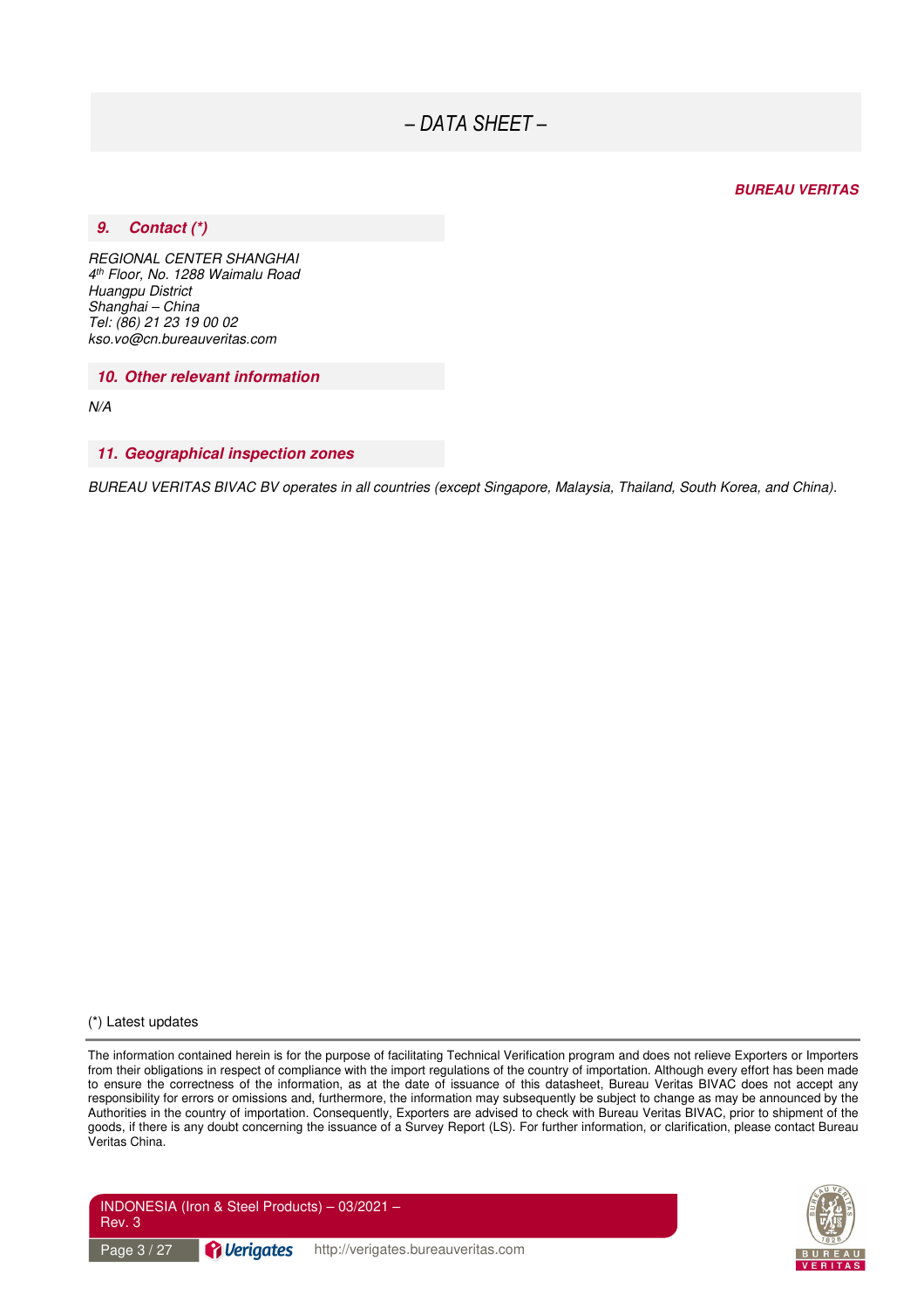#### **BUREAU VERITAS**

### *Annex 1: List of subjected goods*

| X36 IRON/STEEL, ALLOY STEEL AND DERIVATIVE PRODUCTS |                |                                                                                             |  |
|-----------------------------------------------------|----------------|---------------------------------------------------------------------------------------------|--|
| <b>Group A</b>                                      |                |                                                                                             |  |
|                                                     | <b>HS Code</b> | <b>Description of Goods</b>                                                                 |  |
|                                                     | 72.08          | Flat-rolled products of iron or non-alloy steel, of a width of 600 mm or more,              |  |
|                                                     |                | hot-rolled, not clad, plated or coated.                                                     |  |
| 1                                                   | 7208.10.00     | - In coils, not further worked than hot-rolled, with patterns in relief                     |  |
|                                                     |                | - Other, in coils, not further worked than hot-rolled, pickled :                            |  |
| $\overline{2}$                                      | 7208.25.00     | - - Of a thickness of 4.75 mm or more                                                       |  |
| 3                                                   | 7208.26.00     | - - Of a thickness of 3 mm or more but less than 4.75 mm                                    |  |
|                                                     | 7208.27        | - - Of a thickness of less than 3 mm :                                                      |  |
|                                                     |                | --- Of a thickness of less than 2 mm :                                                      |  |
| 4                                                   | 7208.27.11     | ---- Containing by weight 0.6 % or more of carbon                                           |  |
| 5                                                   | 7208.27.19     | - - - - Other                                                                               |  |
|                                                     |                | $--$ Other:                                                                                 |  |
| 6                                                   | 7208.27.91     | ---- Containing by weight 0.6 % or more of carbon                                           |  |
| $\overline{7}$                                      | 7208.27.99     | $---$ Other                                                                                 |  |
|                                                     |                | - Other, in coils, not further worked than hot-rolled :                                     |  |
| 8                                                   | 7208.36.00     | - - Of a thickness exceeding 10 mm                                                          |  |
| 9                                                   | 7208.37.00     | - - Of a thickness of 4.75 mm or more but not exceeding 10 mm                               |  |
| 10                                                  | 7208.38.00     | - - Of a thickness of 3 mm or more but less than 4.75 mm                                    |  |
|                                                     | 7208.39        | - - Of a thickness of less than 3 mm :                                                      |  |
| 11                                                  | 7208.39.10     | --- Containing by weight less than 0.6 % of carbon and of a thickness of 0.17 mm<br>or less |  |
| 12                                                  | 7208.39.90     | $--$ Other                                                                                  |  |
| 13                                                  | 7208.40.00     | - Not in coils, not further worked than hot-rolled, with patterns in relief                 |  |
|                                                     |                | - Other, not in coils, not further worked than hot-rolled :                                 |  |
| 14                                                  | 7208.51.00     | - - Of a thickness exceeding 10 mm                                                          |  |
| 15                                                  | 7208.52.00     | - - Of a thickness of 4.75 mm or more but not exceeding 10 mm                               |  |
| 16                                                  | 7208.53.00     | - - Of a thickness of 3 mm or more but less than 4.75 mm                                    |  |
|                                                     | 7208.54        | - - Of a thickness of less than 3 mm :                                                      |  |
| 17                                                  | 7208.54.10     | --- Containing by weight less than 0.6 % of carbon and of a thickness of 0.17 mm            |  |
|                                                     |                | or less                                                                                     |  |
| 18                                                  | 7208.54.90     | --- Other                                                                                   |  |
|                                                     | 7208.90        | - Other:                                                                                    |  |
| 19                                                  | 7208.90.10     | -- Corrugated                                                                               |  |

Page 4 / 27 **Perigates** http://verigates.bureauveritas.com

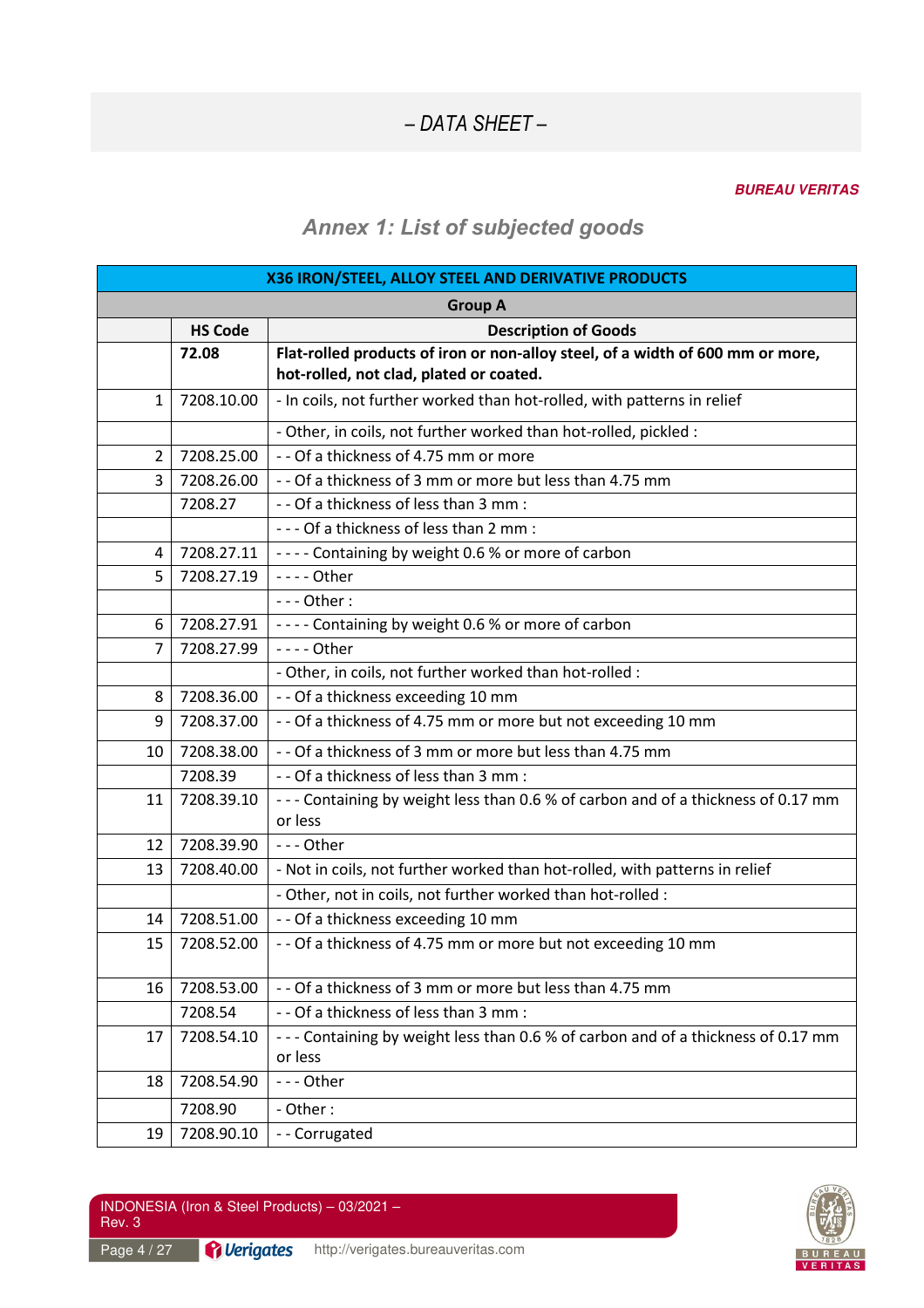| <b>Group A</b> |                |                                                                                                           |  |
|----------------|----------------|-----------------------------------------------------------------------------------------------------------|--|
|                | <b>HS Code</b> | <b>Description of Goods</b>                                                                               |  |
| 20             | 7208.90.20     | - - Other, containing by weight less than 0.6 % of carbon and of a thickness of 0.17<br>mm or less        |  |
| 21             | 7208.90.90     | -- Other                                                                                                  |  |
|                | 72.09          | Flat-rolled products of iron or non-alloy steel, of a width of 600 mm or more,                            |  |
|                |                | cold-rolled (cold-reduced), not clad, plated or coated.                                                   |  |
|                |                | - In coils, not further worked than cold-rolled (cold-reduced) :                                          |  |
| 22             | 7209.15.00     | - - Of a thickness of 3 mm or more                                                                        |  |
|                | 7209.16        | - - Of a thickness exceeding 1 mm but less than 3 mm :                                                    |  |
| 23             | 7209.16.10     | --- Of a width not exceeding 1,250 mm                                                                     |  |
| 24             | 7209.16.90     | $--$ Other                                                                                                |  |
|                | 7209.17        | - - Of a thickness of 0.5 mm or more but not exceeding 1 mm :                                             |  |
| 25             | 7209.17.10     | --- Of a width not exceeding 1,250 mm                                                                     |  |
| 26             | 7209.17.90     | --- Other                                                                                                 |  |
|                | 7209.18        | - - Of a thickness of less than 0.5 mm :                                                                  |  |
|                |                | $--$ Other:                                                                                               |  |
| 27             | 7209.18.91     | ---- Containing by weight less than 0.6 % of carbon and of a thickness of 0.17                            |  |
|                |                | mm or less                                                                                                |  |
| 28             | 7209.18.99     | - - - - Other                                                                                             |  |
|                |                | - Not in coils, not further worked than cold-rolled (cold-reduced) :                                      |  |
| 29             | 7209.25.00     | - - Of a thickness of 3 mm or more                                                                        |  |
|                | 7209.26        | - - Of a thickness exceeding 1 mm but less than 3 mm :                                                    |  |
| 30             | 7209.26.10     | --- Of a width not exceeding 1,250 mm                                                                     |  |
| 31             | 7209.26.90     | --- Other                                                                                                 |  |
|                | 7209.27        | - - Of a thickness of 0.5 mm or more but not exceeding 1 mm :                                             |  |
| 32             | 7209.27.10     | --- Of a width not exceeding 1,250 mm                                                                     |  |
| 33             | 7209.27.90     | --- Other                                                                                                 |  |
|                | 7209.28        | - - Of a thickness of less than 0.5 mm :                                                                  |  |
| 34             | 7209.28.10     | --- Containing by weight less than 0.6 % of carbon and of a thickness of 0.17 mm                          |  |
|                |                | or less                                                                                                   |  |
| 35             | 7209.28.90     | --- Other                                                                                                 |  |
|                | 7209.90        | - Other:                                                                                                  |  |
| 36             | 7209.90.10     | -- Corrugated                                                                                             |  |
| 37             | 7209.90.90     | -- Other                                                                                                  |  |
|                | 72.10          | Flat-rolled products of iron or non-alloy steel, of a width of 600 mm or more,<br>clad, plated or coated. |  |
|                |                | - Plated or coated with tin :                                                                             |  |
|                | 7210.11        | - - Of a thickness of 0.5 mm or more :                                                                    |  |

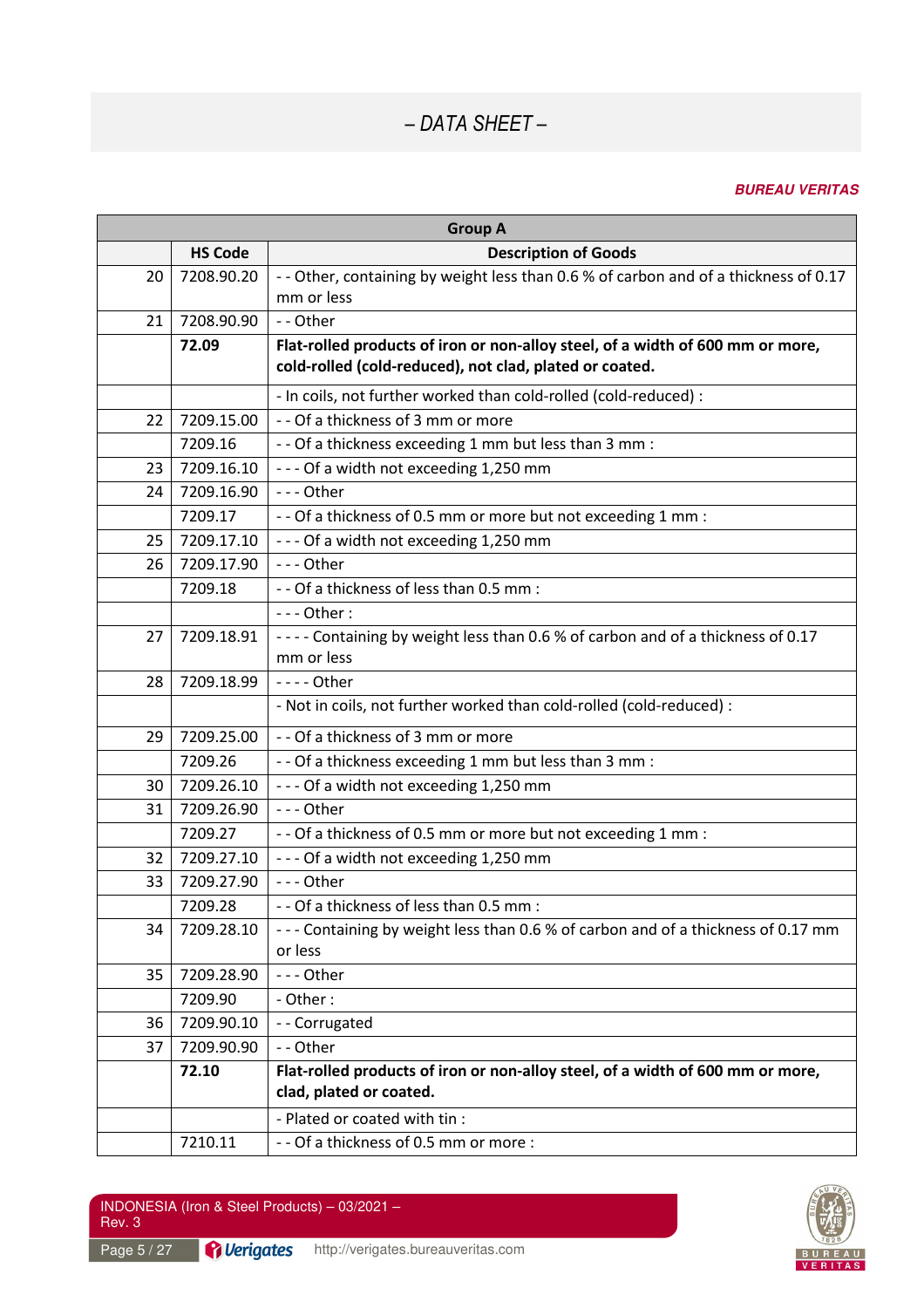| <b>Group A</b> |                |                                                                                    |  |
|----------------|----------------|------------------------------------------------------------------------------------|--|
|                | <b>HS Code</b> | <b>Description of Goods</b>                                                        |  |
| 38             | 7210.11.10     | --- Containing by weight 0.6 % or more of carbon                                   |  |
| 39             | 7210.11.90     | --- Other                                                                          |  |
|                | 7210.12        | - - Of a thickness of less than 0.5 mm :                                           |  |
| 40             | 7210.12.10     | --- Containing by weight 0.6 % or more of carbon                                   |  |
| 41             | 7210.12.90     | --- Other                                                                          |  |
|                | 7210.20        | - Plated or coated with lead, including terne-plate :                              |  |
| 42             | 7210.20.10     | - - Containing by weight less than 0.6 % of carbon and of a thickness of 1.5 mm or |  |
|                |                | less                                                                               |  |
| 43             | 7210.20.90     | - - Other                                                                          |  |
|                | 7210.30        | - Electrolytically plated or coated with zinc :                                    |  |
|                |                | - - Containing by weight less than 0.6 % of carbon :                               |  |
| 44             | 7210.30.11     | --- Of a thickness not exceeding 1.2 mm                                            |  |
| 45             | 7210.30.12     | --- Of a thickness exceeding 1.2 mm but not exceeding 1.5 mm                       |  |
| 46             | 7210.30.19     | --- Other                                                                          |  |
|                |                | $-$ - Other :                                                                      |  |
| 47             | 7210.30.91     | --- Of a thickness not exceeding 1.2 mm                                            |  |
| 48             | 7210.30.99     | --- Other                                                                          |  |
|                |                | - Otherwise plated or coated with zinc :                                           |  |
|                | 7210.41        | - - Corrugated :                                                                   |  |
|                |                | --- Containing by weight less than 0.6 % of carbon :                               |  |
| 49             | 7210.41.11     | ---- Of a thickness not exceeding 1.2 mm                                           |  |
| 50             | 7210.41.12     | - - - - Of a thickness exceeding 1.2 mm but not exceeding 1.5 mm                   |  |
| 51             | 7210.41.19     | - - - - Other                                                                      |  |
|                |                | $--$ Other:                                                                        |  |
| 52             | 7210.41.91     | ---- Of a thickness not exceeding 1.2 mm                                           |  |
| 53             | 7210.41.99     | - - - - Other                                                                      |  |
|                | 7210.49        | $-$ - Other :                                                                      |  |
|                |                | --- Containing by weight less than 0.6 % of carbon :                               |  |
| 54             | 7210.49.11     | ---- Coated with zinc by the iron-zinc alloyed coating method, containing by       |  |
|                |                | weight less than 0.04 % of carbon and of a thickness not exceeding 1.2 mm          |  |
| 55             | 7210.49.12     | ---- Other, of a thickness not exceeding 1.2 mm                                    |  |
| 56             | 7210.49.13     | - - - - Of a thickness exceeding 1.2 mm but not exceeding 1.5 mm                   |  |
| 57             | 7210.49.19     | - - - - Other                                                                      |  |
|                |                | $--$ Other:                                                                        |  |
| 58             | 7210.49.91     | ---- Of a thickness not exceeding 1.2 mm                                           |  |
| 59             | 7210.49.99     | - - - - Other                                                                      |  |
|                |                | - Plated or coated with aluminium :                                                |  |

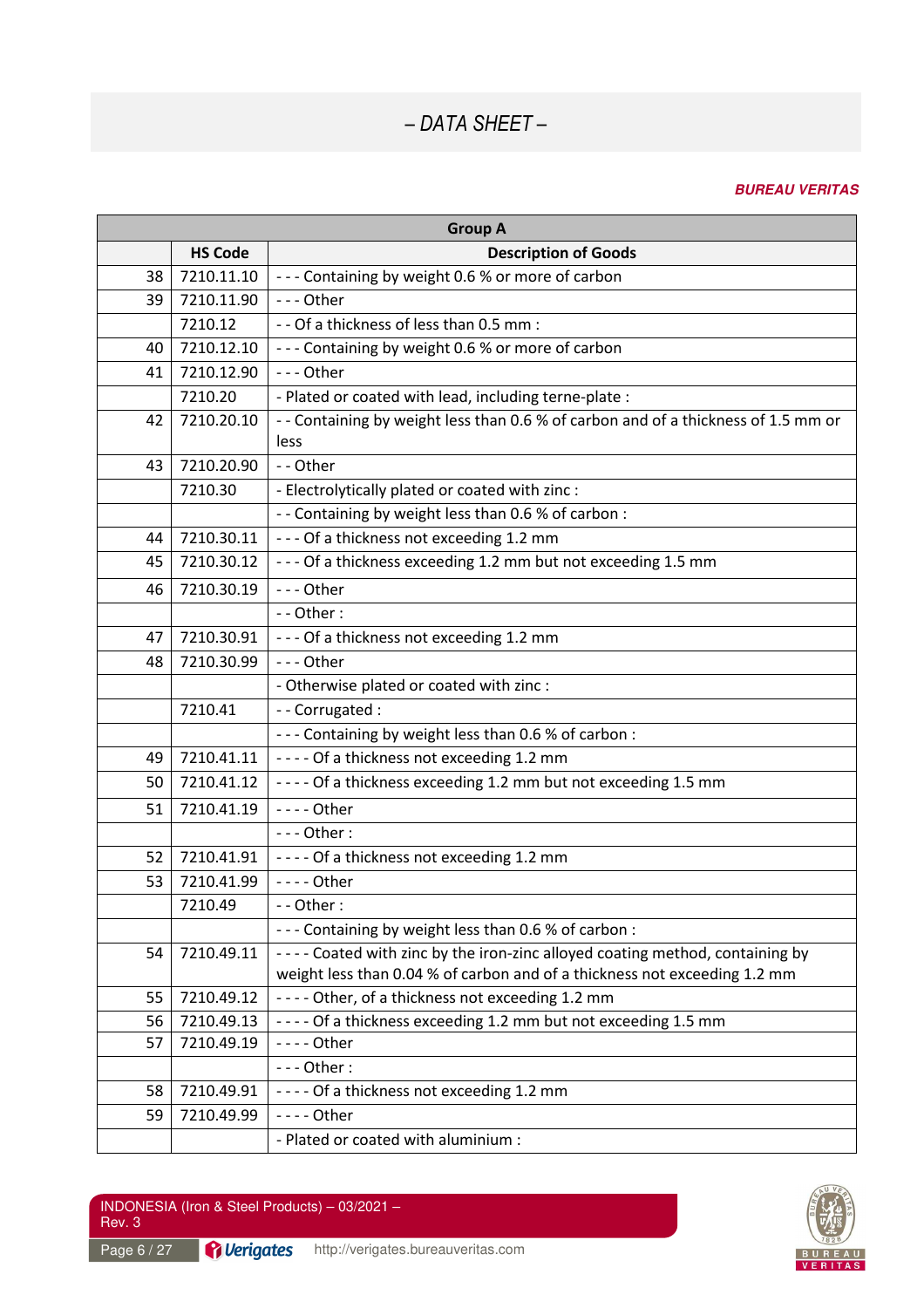|    | <b>Group A</b> |                                                                                                                 |  |  |
|----|----------------|-----------------------------------------------------------------------------------------------------------------|--|--|
|    | <b>HS Code</b> | <b>Description of Goods</b>                                                                                     |  |  |
|    | 7210.61        | - - Plated or coated with aluminium-zinc alloys :                                                               |  |  |
|    |                | --- Containing by weight less than 0.6 % of carbon :                                                            |  |  |
| 60 | 7210.61.11     | ---- Of a thickness not exceeding 1.2 mm                                                                        |  |  |
| 61 | 7210.61.12     | - - - - Of a thickness exceeding 1.2 mm but not exceeding 1.5 mm                                                |  |  |
| 62 | 7210.61.19     | - - - - Other                                                                                                   |  |  |
|    |                | $--$ Other:                                                                                                     |  |  |
| 63 | 7210.61.91     | ---- Of a thickness not exceeding 1.2 mm                                                                        |  |  |
| 64 | 7210.61.92     | ---- Other, corrugated                                                                                          |  |  |
| 65 | 7210.61.99     | - - - - Other                                                                                                   |  |  |
|    | 7210.69        | - - Other:                                                                                                      |  |  |
|    |                | --- Containing by weight less than 0.6 % of carbon :                                                            |  |  |
| 66 | 7210.69.11     | ---- Of a thickness not exceeding 1.2 mm                                                                        |  |  |
| 67 | 7210.69.12     | - - - - Of a thickness exceeding 1.2 mm but not exceeding 1.5 mm                                                |  |  |
| 68 | 7210.69.19     | - - - - Other                                                                                                   |  |  |
|    |                | $--$ Other:                                                                                                     |  |  |
| 69 | 7210.69.91     | ---- Of a thickness not exceeding 1.2 mm                                                                        |  |  |
| 70 | 7210.69.99     | - - - - Other                                                                                                   |  |  |
|    | 7210.70        | - Painted, varnished or coated with plastics :                                                                  |  |  |
|    |                | - - Containing by weight less than 0.6 % of carbon and of a thickness of 1.5 mm or                              |  |  |
|    |                | less :                                                                                                          |  |  |
| 71 | 7210.70.11     | --- Painted                                                                                                     |  |  |
| 72 | 7210.70.19     | --- Other                                                                                                       |  |  |
|    |                | - - Other:                                                                                                      |  |  |
| 73 | 7210.70.91     | --- Painted                                                                                                     |  |  |
| 74 | 7210.70.99     | --- Other                                                                                                       |  |  |
|    | 7210.90        | - Other:                                                                                                        |  |  |
| 75 | 7210.90.10     | - - Containing by weight less than 0.6 % of carbon and of a thickness of 1.5 mm or                              |  |  |
|    | 7210.90.90     | less<br>-- Other                                                                                                |  |  |
| 76 |                |                                                                                                                 |  |  |
|    | 72.11          | Flat-rolled products of iron or non-alloy steel, of a width of less than 600 mm,<br>not clad, plated or coated. |  |  |
|    |                | - Not further worked than hot-rolled :                                                                          |  |  |
|    | 7211.13        | - - Rolled on four faces or in a closed box pass, of a width exceeding 150 mm and a                             |  |  |
|    |                | thickness of not less than 4 mm, not in coils and without patterns in relief :                                  |  |  |
|    |                | --- Containing by weight less than 0.6 % of carbon :                                                            |  |  |
| 77 | 7211.13.11     | ---- Hoop and strip; Universal plates                                                                           |  |  |
| 78 | 7211.13.12     | ---- Corrugated                                                                                                 |  |  |

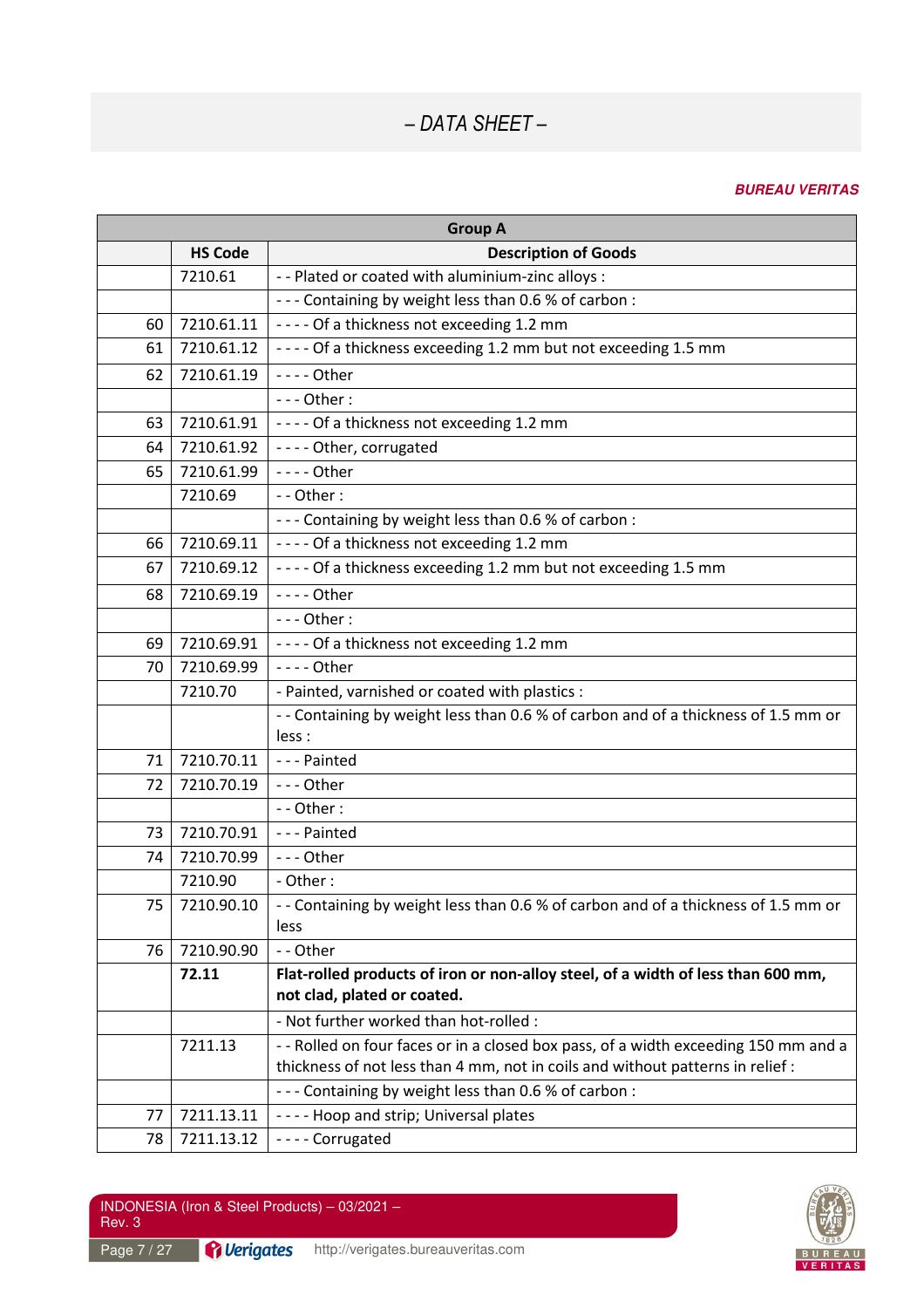| <b>Group A</b> |                |                                                        |
|----------------|----------------|--------------------------------------------------------|
|                | <b>HS Code</b> | <b>Description of Goods</b>                            |
| 79             | 7211.13.19     | - - - - Other                                          |
|                |                | $--$ Other:                                            |
| 80             | 7211.13.91     | ---- Hoop and strip; Universal plates                  |
| 81             | 7211.13.99     | - - - - Other                                          |
|                | 7211.14        | - - Other, of a thickness of 4.75 mm or more :         |
|                |                | --- Containing by weight less than 0.6 % of carbon :   |
| 82             | 7211.14.13     | ---- Hoop and strip; Universal plates                  |
| 83             | 7211.14.14     | ---- Corrugated                                        |
| 84             | 7211.14.15     | ---- Coils for re-rolling                              |
| 85             | 7211.14.19     | - - - - Other                                          |
|                |                | $--$ Other:                                            |
| 86             | 7211.14.91     | ---- Hoop and strip; Universal plates                  |
| 87             | 7211.14.92     | ---- Corrugated                                        |
| 88             | 7211.14.93     | ---- Coils for re-rolling                              |
| 89             | 7211.14.99     | $--$ - Other                                           |
|                | 7211.19        | - - Other:                                             |
|                |                | --- Containing by weight less than 0.6 % of carbon :   |
| 90             | 7211.19.13     | ---- Hoop and strip; Universal plates                  |
| 91             | 7211.19.14     | ---- Corrugated                                        |
| 92             | 7211.19.15     | ---- Coils for re-rolling                              |
| 93             | 7211.19.19     | $--$ - Other                                           |
|                |                | $--$ Other:                                            |
| 94             | 7211.19.91     | ---- Hoop and strip; Universal plates                  |
| 95             | 7211.19.92     | ---- Corrugated                                        |
| 96             | 7211.19.93     | ---- Coils for re-rolling                              |
| 97             | 7211.19.99     | - - - - Other                                          |
|                |                | - Not further worked than cold-rolled (cold-reduced) : |
|                | 7211.23        | - - Containing by weight less than 0.25 % of carbon :  |
| 98             | 7211.23.10     | --- Corrugated                                         |
| 99             | 7211.23.20     | --- Hoop and strip, of a width not exceeding 400 mm    |
| 100            | 7211.23.30     | --- Other, of a thickness of 0.17 mm or less           |
| 101            | 7211.23.90     | --- Other                                              |
|                | 7211.29        | - - Other:                                             |
| 102            | 7211.29.10     | --- Corrugated                                         |
| 103            | 7211.29.20     | --- Hoop and strip, of a width not exceeding 400 mm    |
| 104            | 7211.29.30     | --- Other, of a thickness of 0.17 mm or less           |
| 105            | 7211.29.90     | --- Other                                              |

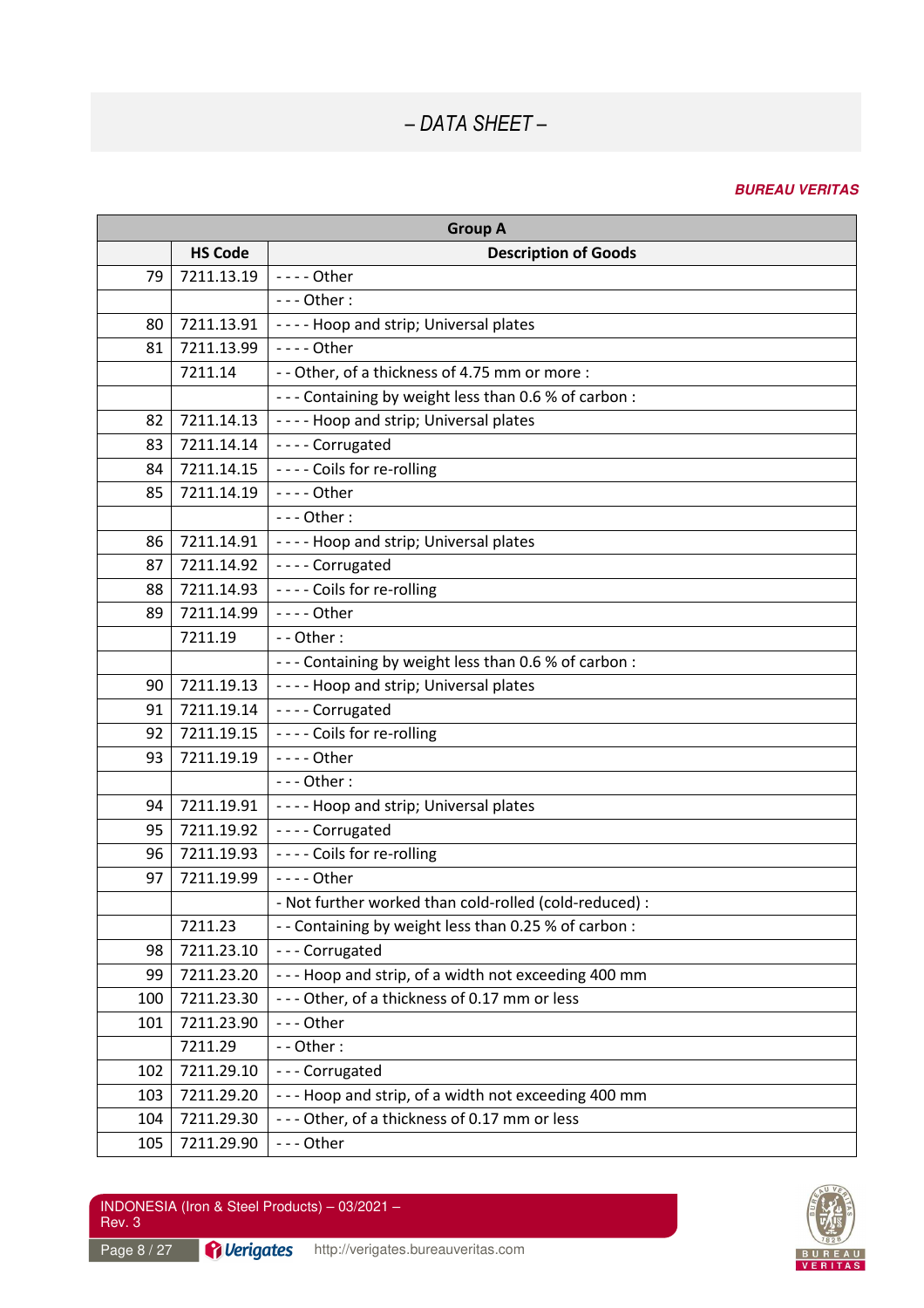| <b>Group A</b> |                |                                                                                                                       |  |
|----------------|----------------|-----------------------------------------------------------------------------------------------------------------------|--|
|                | <b>HS Code</b> | <b>Description of Goods</b>                                                                                           |  |
|                | 7211.90        | - Other:                                                                                                              |  |
|                |                | - - Containing by weight less than 0.6 % of carbon :                                                                  |  |
| 106            | 7211.90.11     | --- Hoop and strip, of a width not exceeding 25 mm                                                                    |  |
| 107            | 7211.90.12     | --- Hoop and strip, of a width exceeding 400 mm                                                                       |  |
| 108            | 7211.90.13     | --- Corrugated                                                                                                        |  |
| 109            | 7211.90.14     | --- Other, of a thickness of 0.17 mm or less                                                                          |  |
| 110            | 7211.90.19     | --- Other                                                                                                             |  |
|                |                | - - Other:                                                                                                            |  |
| 111            | 7211.90.91     | --- Of a thickness of 0.17 mm or less                                                                                 |  |
| 112            | 7211.90.99     | $--$ Other                                                                                                            |  |
|                | 72.12          | Flat-rolled products of iron or non-alloy steel, of a width of less than 600 mm,                                      |  |
|                |                | clad, plated or coated.                                                                                               |  |
|                | 7212.10        | - Plated or coated with tin :                                                                                         |  |
|                |                | - - Containing by weight less than 0.6 % of carbon :                                                                  |  |
| 113            | 7212.10.11     | --- Hoop and strip, of a width not exceeding 25 mm                                                                    |  |
| 114            | 7212.10.13     | --- Hoop and strip, of a width exceeding 25 mm but not exceeding 400 mm                                               |  |
| 115            | 7212.10.19     | --- Other                                                                                                             |  |
|                |                | - - Other:                                                                                                            |  |
| 116            | 7212.10.92     | --- Hoop and strip, of a width not exceeding 25 mm                                                                    |  |
| 117            | 7212.10.93     | --- Hoop and strip, of a width exceeding 25 mm but not exceeding 400 mm                                               |  |
| 118            | 7212.10.99     | --- Other                                                                                                             |  |
|                | 7212.20        | - Electrolytically plated or coated with zinc :                                                                       |  |
| 119            | 7212.20.10     | -- Hoop and strip, of a width not exceeding 400 mm                                                                    |  |
| 120            | 7212.20.20     | - - Other, containing by weight less than 0.6 % of carbon and of a thickness of 1.5<br>mm or less                     |  |
| 121            | 7212.20.90     | -- Other                                                                                                              |  |
|                | 7212.30        | - Otherwise plated or coated with zinc :                                                                              |  |
|                |                | - - Containing by weight less than 0.6 % of carbon :                                                                  |  |
| 122            | 7212.30.11     | --- Hoop and strip, of a width not exceeding 25 mm                                                                    |  |
| 123            | 7212.30.12     | --- Hoop and strip, of a width exceeding 25 mm and not exceeding 400 mm                                               |  |
| 124            | 7212.30.13     | --- Other, of a thickness of 1.5 mm or less                                                                           |  |
| 125            | 7212.30.14     | --- Other, coated with zinc by the iron-zinc alloy coating method, containing by<br>weight less than 0.04 % of carbon |  |
| 126            | 7212.30.19     | --- Other                                                                                                             |  |
| 127            | 7212.30.90     | -- Other                                                                                                              |  |
|                | 7212.40        | - Painted, varnished or coated with plastics :                                                                        |  |
|                |                | - - Containing by weight less than 0.6 % of carbon :                                                                  |  |

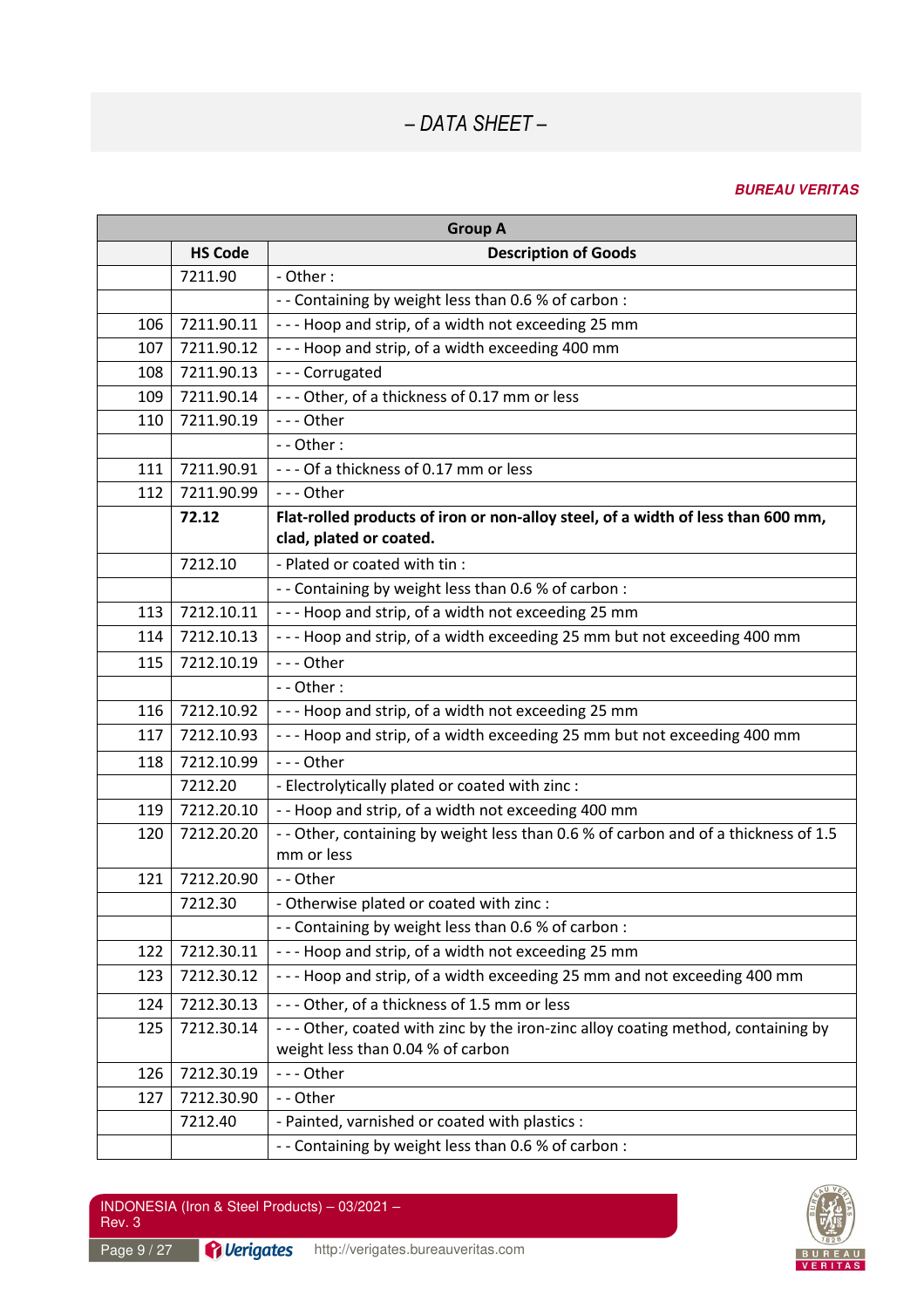| <b>Group A</b> |                |                                                                                                         |  |
|----------------|----------------|---------------------------------------------------------------------------------------------------------|--|
|                | <b>HS Code</b> | <b>Description of Goods</b>                                                                             |  |
| 128            | 7212.40.11     | --- Hoop and strip, of a width not exceeding 400 mm                                                     |  |
| 129            | 7212.40.12     | --- Other hoop and strip                                                                                |  |
| 130            | 7212.40.19     | --- Other                                                                                               |  |
|                |                | - - Other:                                                                                              |  |
| 131            | 7212.40.91     | --- Hoop and strip, of a width not exceeding 400 mm                                                     |  |
| 132            | 7212.40.92     | --- Other hoop and strip; Universal plates                                                              |  |
| 133            | 7212.40.99     | --- Other                                                                                               |  |
|                | 7212.50        | - Otherwise plated or coated :                                                                          |  |
|                |                | - - Plated or coated with aluminium-zinc alloys :                                                       |  |
| 134            | 7212.50.23     | --- Hoop and strip, of a width not exceeding 25 mm                                                      |  |
| 135            | 7212.50.24     | --- Other hoop and strip; Universal plates                                                              |  |
| 136            | 7212.50.29     | $--$ Other                                                                                              |  |
|                |                | - - Other:                                                                                              |  |
| 137            | 7212.50.93     | --- Hoop and strip, of a width not exceeding 25 mm                                                      |  |
| 138            | 7212.50.94     | --- Other hoop and strip; Universal plates                                                              |  |
| 139            | 7212.50.99     | --- Other                                                                                               |  |
|                | 7212.60        | $-$ Clad :                                                                                              |  |
|                |                | - - Containing by weight less than 0.6 % of carbon :                                                    |  |
| 140            | 7212.60.11     | --- Hoop and strip                                                                                      |  |
| 141            | 7212.60.12     | --- Other, of a thickness of 1.5 mm or less                                                             |  |
| 142            | 7212.60.19     | --- Other                                                                                               |  |
|                |                | - - Other:                                                                                              |  |
| 143            | 7212.60.91     | --- Hoop and strip                                                                                      |  |
| 144            | 7212.60.99     | --- Other                                                                                               |  |
|                | 72.13          | Bars and rods, hot-rolled, in irregularly wound coils, of iron or non-alloy steel.                      |  |
|                | 7213.10        | - Containing indentations, ribs, grooves or other deformations produced during<br>the rolling process : |  |
| 145            | 7213.10.10     | - - Of circular cross-section measuring not exceeding 50 mm in diameter                                 |  |
| 146            | 7213.10.90     | - - Other                                                                                               |  |
| 147            | 7213.20.00     | - Other, of free-cutting steel                                                                          |  |
|                |                | - Other:                                                                                                |  |
|                | 7213.91        | - - Of circular cross-section measuring less than 14 mm in diameter :                                   |  |
| 148            | 7213.91.10     | --- Of a kind used for producing soldering sticks                                                       |  |
| 149            | 7213.91.20     | --- Of a kind used for concrete reinforcement (rebars)                                                  |  |
| 150            | 7213.91.90     | --- Other                                                                                               |  |
|                | 7213.99        | --Other:                                                                                                |  |

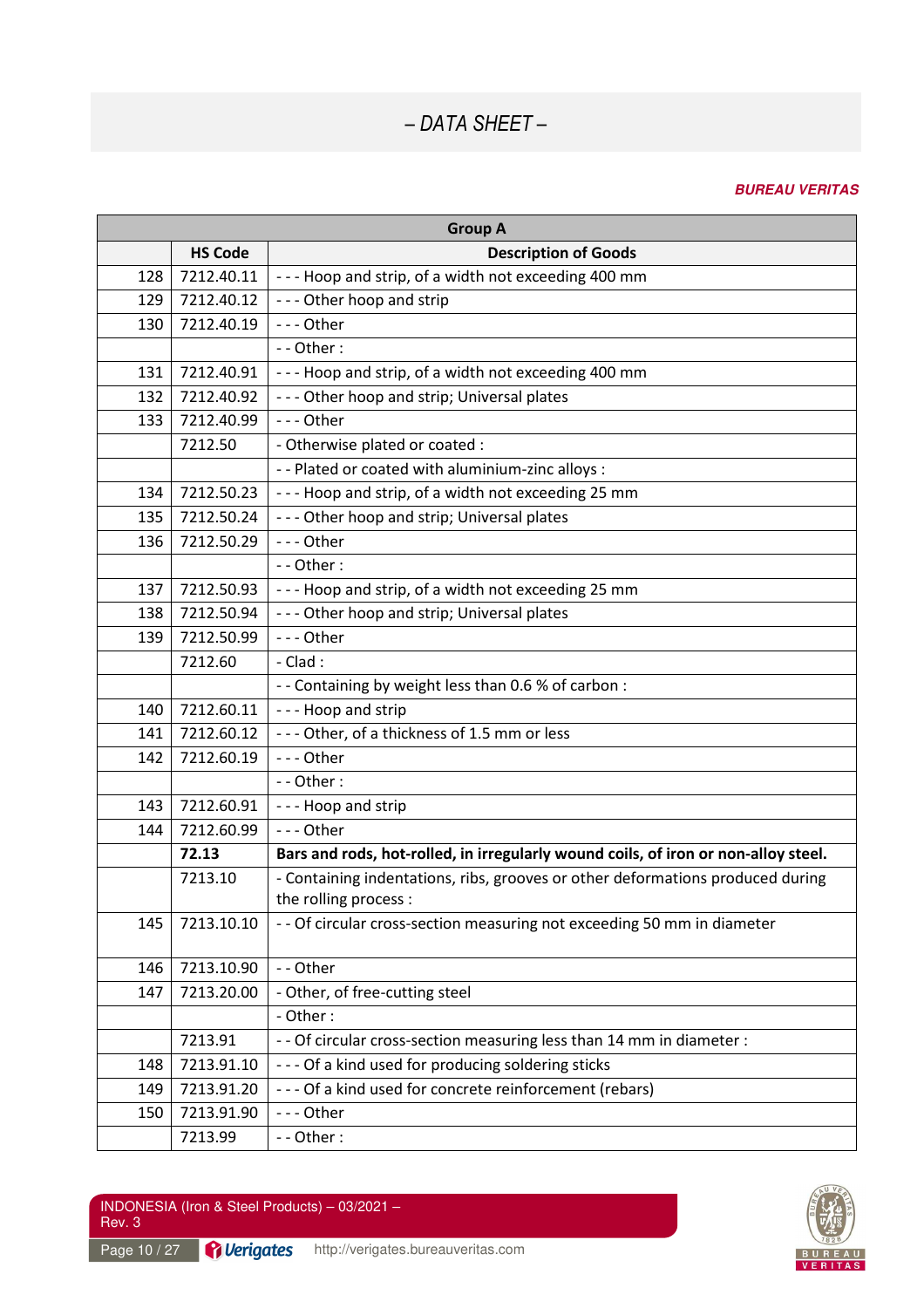| <b>Group A</b> |                |                                                                                                                                  |
|----------------|----------------|----------------------------------------------------------------------------------------------------------------------------------|
|                | <b>HS Code</b> | <b>Description of Goods</b>                                                                                                      |
| 151            | 7213.99.20     | --- Of a kind used for concrete reinforcement (rebars)                                                                           |
| 152            | 7213.99.90     | - - - Other                                                                                                                      |
|                | 72.14          | Other bars and rods of iron or non-alloy steel, not further worked than forged,                                                  |
|                |                | hot-rolled, hot-drawn or hot-extruded, but including those twisted after rolling.                                                |
|                | 7214.10        | - Forged :                                                                                                                       |
|                |                | - - Containing by weight less than 0.6 % of carbon :                                                                             |
| 153            | 7214.10.11     | --- Of circular cross-section                                                                                                    |
| 154            | 7214.10.19     | $--$ Other                                                                                                                       |
|                |                | - - Other:                                                                                                                       |
| 155            | 7214.10.21     | --- Of circular cross-section                                                                                                    |
| 156            | 7214.10.29     | $--$ Other                                                                                                                       |
|                | 7214.20        | - Containing indentations, ribs, grooves or other deformations produced during<br>the rolling process or twisted after rolling : |
|                |                | - - Containing by weight less than 0.6 % of carbon :                                                                             |
|                |                | - - - Of circular cross-section :                                                                                                |
| 157            | 7214.20.31     | ---- Of a kind used for concrete reinforcement (rebars)                                                                          |
| 158            | 7214.20.39     | $---$ Other                                                                                                                      |
|                |                | $--$ Other:                                                                                                                      |
|                |                | - - Other:                                                                                                                       |
|                |                | - - - Of circular cross-section :                                                                                                |
|                |                | $--$ Other:                                                                                                                      |
| 159            | 7214.20.69     | - - - - Other                                                                                                                    |
|                | 7214.30        | - Other, of free-cutting steel :                                                                                                 |
| 160            | 7214.30.10     | - - Of circular cross section                                                                                                    |
| 161            | 7214.30.90     | -- Other                                                                                                                         |
|                |                | - Other:                                                                                                                         |
|                | 7214.91        | - - Of rectangular (other than square) cross-section :                                                                           |
|                |                | --- Containing by weight less than 0.6 % of carbon :                                                                             |
| 162            | 7214.91.11     | ---- Containing by weight 0.38 % or more of carbon and less than 1.15 % of                                                       |
|                |                | manganese                                                                                                                        |
| 163            | 7214.91.12     | ---- Containing by weight 0.17 % or more but not more than 0.46 % of carbon                                                      |
|                |                | and 1.2 % or more but less than 1.65 % of manganese                                                                              |
| 164            | 7214.91.19     | - - - - Other                                                                                                                    |
|                |                | --- Containing by weight 0.6 % or more of carbon :                                                                               |
| 165            | 7214.91.21     | ---- Containing by weight less than 1.15 % of manganese                                                                          |
| 166            | 7214.91.29     | - - - - Other                                                                                                                    |
|                | 7214.99        | - - Other:                                                                                                                       |

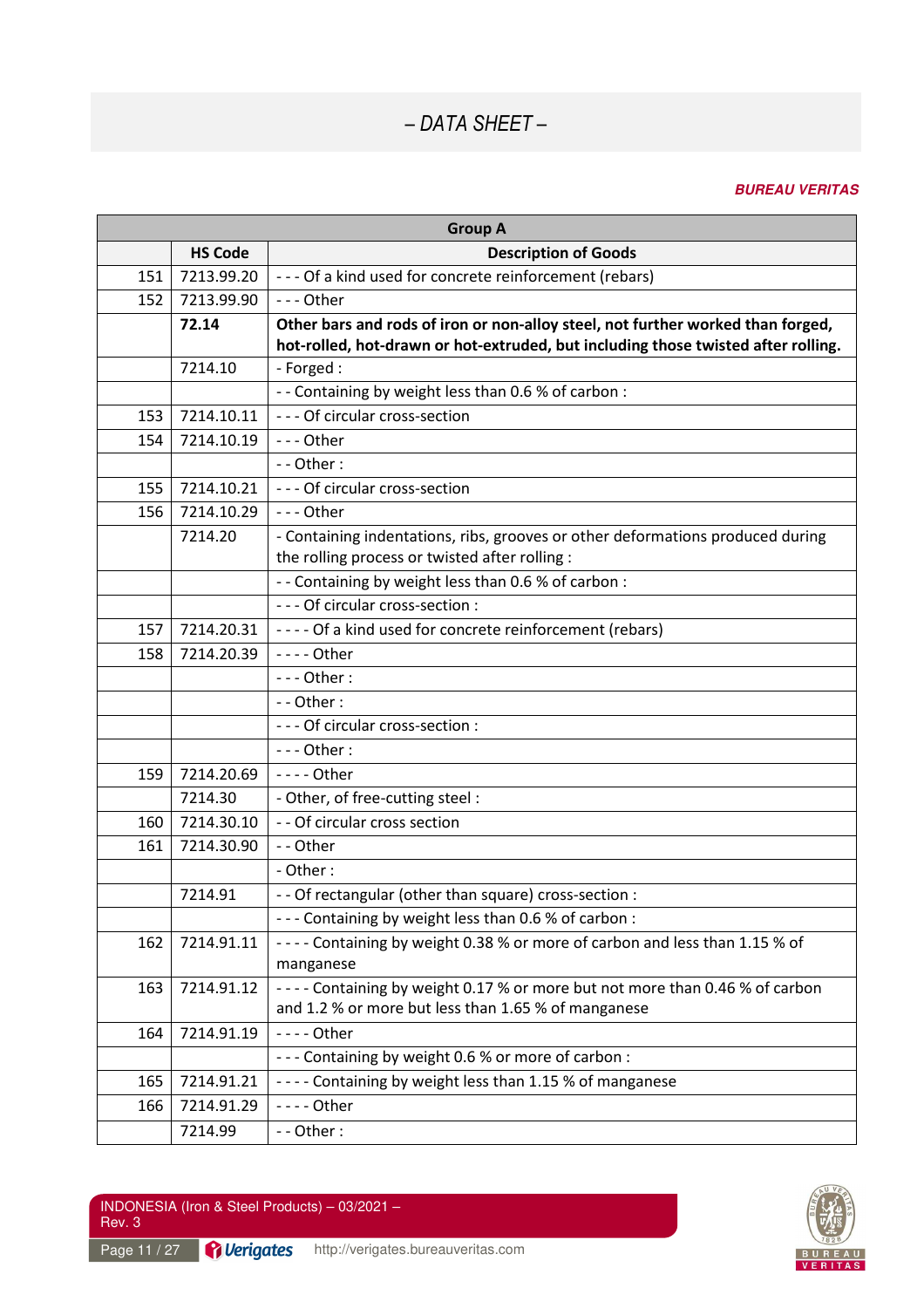| <b>Group A</b> |                |                                                                                                                                 |
|----------------|----------------|---------------------------------------------------------------------------------------------------------------------------------|
|                | <b>HS Code</b> | <b>Description of Goods</b>                                                                                                     |
|                |                | --- Containing by weight 0.6 % or more of carbon, other than of circular cross-<br>section :                                    |
| 167            | 7214.99.11     | ---- Containing by weight less than 1.15 % of manganese                                                                         |
| 168            | 7214.99.19     | $--$ - Other                                                                                                                    |
|                |                | $--$ Other:                                                                                                                     |
| 169            | 7214.99.91     | ---- Containing by weight less than 0.38 % of carbon, not more than 0.05 % of<br>phosphorus and not more than 0.05 % of sulphur |
| 170            | 7214.99.92     | ---- Containing by weight 0.38 % or more of carbon and less than 1.15 % of<br>manganese                                         |
| 171            | 7214.99.93     | ---- Containing by weight 0.17 % or more but less than 0.46 % of carbon and<br>1.2 % or more but less than 1.65 % of manganese  |
| 172            | 7214.99.99     | - - - - Other                                                                                                                   |
|                | 72.15          | Other bars and rods of iron or non-alloy steel.                                                                                 |
|                | 7215.10        | - Of free-cutting steel, not further worked than cold-formed or cold-finished :                                                 |
| 173            | 7215.10.10     | - - Of circular cross-section                                                                                                   |
| 174            | 7215.10.90     | -- Other                                                                                                                        |
|                | 7215.50        | - Other, not further worked than cold-formed or cold-finished :                                                                 |
| 175            | 7215.50.10     | - - Containing by weight 0.6 % or more of carbon, other than of circular cross-<br>section                                      |
|                |                | - - Other:                                                                                                                      |
| 176            | 7215.50.91     | --- Of a kind used for concrete reinforcement (rebars)                                                                          |
| 177            | 7215.50.99     | --- Other                                                                                                                       |
|                | 7215.90        | - Other:                                                                                                                        |
| 178            | 7215.90.10     | - - Of a kind used for concrete reinforcement (rebars)                                                                          |
| 179            | 7215.90.90     | - - Other                                                                                                                       |
|                | 72.16          | Angles, shapes and sections of iron or non-alloy steel.                                                                         |
| 180            | 7216.10.00     | - U, I or H sections, not further worked than hot-rolled, hot-drawn or extruded, of<br>a height of less than 80 mm              |
|                |                | - L or T sections, not further worked than hot-rolled, hot-drawn or extruded, of a<br>height of less than 80 mm :               |
|                | 7216.21        | - - L sections :                                                                                                                |
| 181            | 7216.21.10     | --- Containing by weight less than 0.6 % of carbon                                                                              |
| 182            | 7216.21.90     | --- Other                                                                                                                       |
| 183            | 7216.22.00     | - - T sections                                                                                                                  |
|                |                | - U, I or H sections, not further worked than hot-rolled, hot-drawn or extruded of<br>a height of 80 mm or more :               |
|                | 7216.31        | - - U sections :                                                                                                                |
| 184            | 7216.31.10     | --- Containing by weight 0.6 % or more of carbon                                                                                |

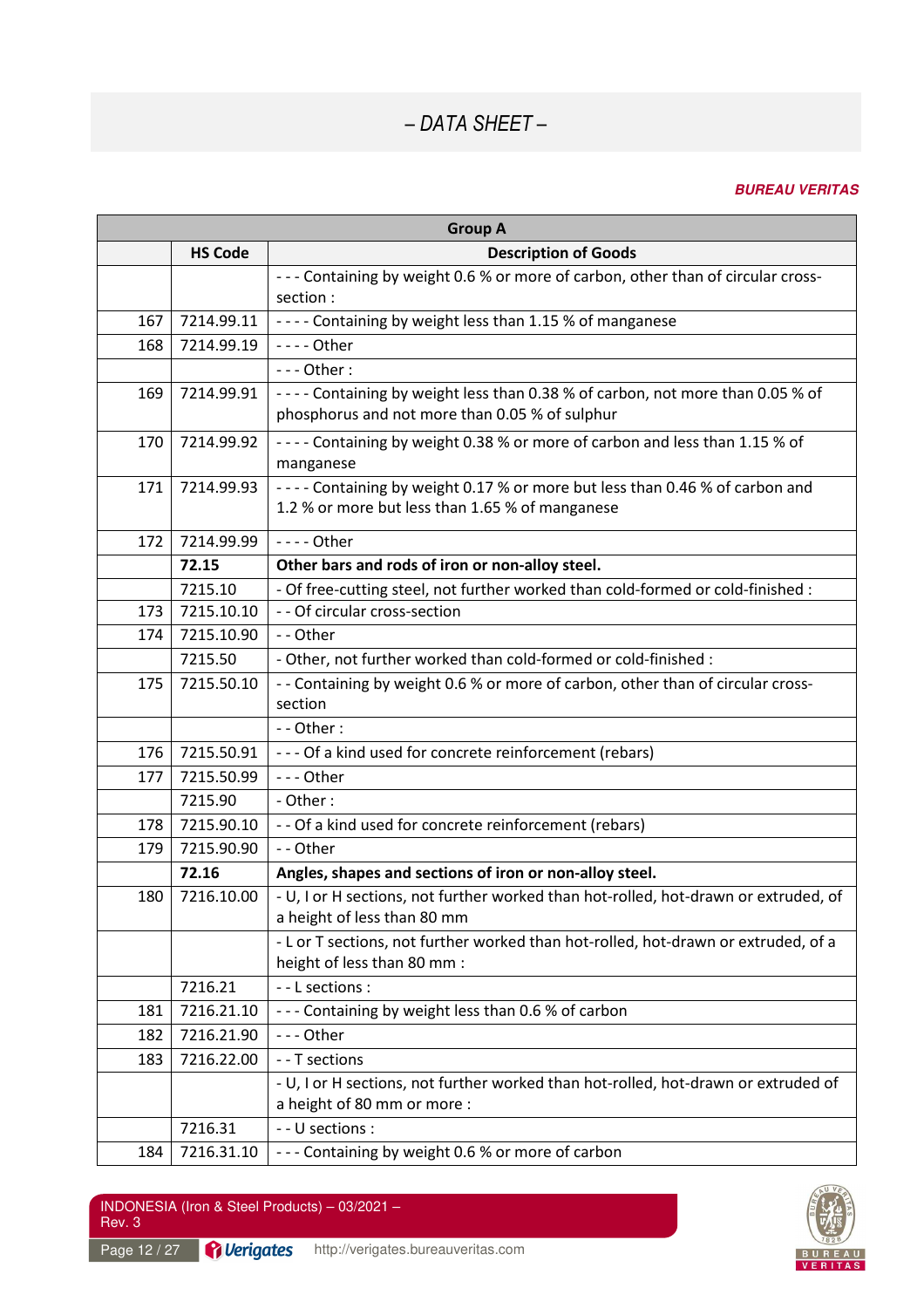#### **BUREAU VERITAS**

| <b>Group A</b> |                |                                                                                                                        |  |
|----------------|----------------|------------------------------------------------------------------------------------------------------------------------|--|
|                | <b>HS Code</b> | <b>Description of Goods</b>                                                                                            |  |
| 185            | 7216.31.90     | --- Other                                                                                                              |  |
|                | 7216.32        | - - I sections :                                                                                                       |  |
| 186            | 7216.32.10     | --- Of a thickness of 5 mm or less                                                                                     |  |
| 187            | 7216.32.90     | $--$ Other                                                                                                             |  |
|                | 7216.33        | - - H sections :                                                                                                       |  |
|                |                | --- Containing by weight less than 0.6 % of carbon :                                                                   |  |
| 188            | 7216.33.11     | ---- Thickness of the flange not less than thickness of the web                                                        |  |
| 189            | 7216.33.19     | - - - - Other                                                                                                          |  |
| 190            | 7216.33.90     | --- Other                                                                                                              |  |
|                | 7216.40        | - L or T sections, not further worked than hot-rolled, hot-drawn or extruded, of a<br>height of 80 mm or more :        |  |
| 191            | 7216.40.10     | - - Containing by weight 0.6 % or more of carbon                                                                       |  |
| 192            | 7216.40.90     | - - Other                                                                                                              |  |
|                | 7216.50        | - Other angles, shapes and sections, not further worked than hot-rolled, hot-<br>drawn or extruded :                   |  |
|                |                | - - Of a height of less than 80 mm :                                                                                   |  |
| 193            | 7216.50.11     | --- Containing by weight 0.6 % or more of carbon                                                                       |  |
| 194            | 7216.50.19     | --- Other                                                                                                              |  |
|                |                | - - Other:                                                                                                             |  |
| 195            | 7216.50.91     | --- Containing by weight 0.6 % or more of carbon                                                                       |  |
| 196            | 7216.50.99     | --- Other                                                                                                              |  |
|                |                | - Angles, shapes and sections, not further worked than cold-formed or cold-<br>finished:                               |  |
| 197            | 7216.61.00     | - - Obtained from flat-rolled products                                                                                 |  |
| 198            | 7216.69.00     | - - Other                                                                                                              |  |
|                |                | - Other:                                                                                                               |  |
|                | 7216.91        | - - Cold-formed or cold-finished from flat-rolled products :                                                           |  |
| 199            | 7216.91.10     | --- Angles, other than slotted angles, containing by weight 0.6 % or more of<br>carbon                                 |  |
| 200            | 7216.91.90     | --- Other                                                                                                              |  |
| 201            | 7216.99.00     | -- Other                                                                                                               |  |
|                | 72.17          | Wire of iron or non-alloy steel.                                                                                       |  |
|                | 7217.10        | - Not plated or coated, whether or not polished :                                                                      |  |
| 202            | 7217.10.10     | - - Containing by weight less than 0.25 % of carbon                                                                    |  |
|                |                | - - Containing by weight 0.25 % or more but less than 0.6 % of carbon :                                                |  |
| 203            | 7217.10.22     | ---Bead wire; reed wire; wire of a kind used for making strands for pre-stressing<br>concrete; free-cutting steel wire |  |
| 204            | 7217.10.29     | --- Other                                                                                                              |  |

INDONESIA (Iron & Steel Products) – 03/2021 – Rev. 3

Page 13 / 27 **Derigates** http://verigates.bureauveritas.com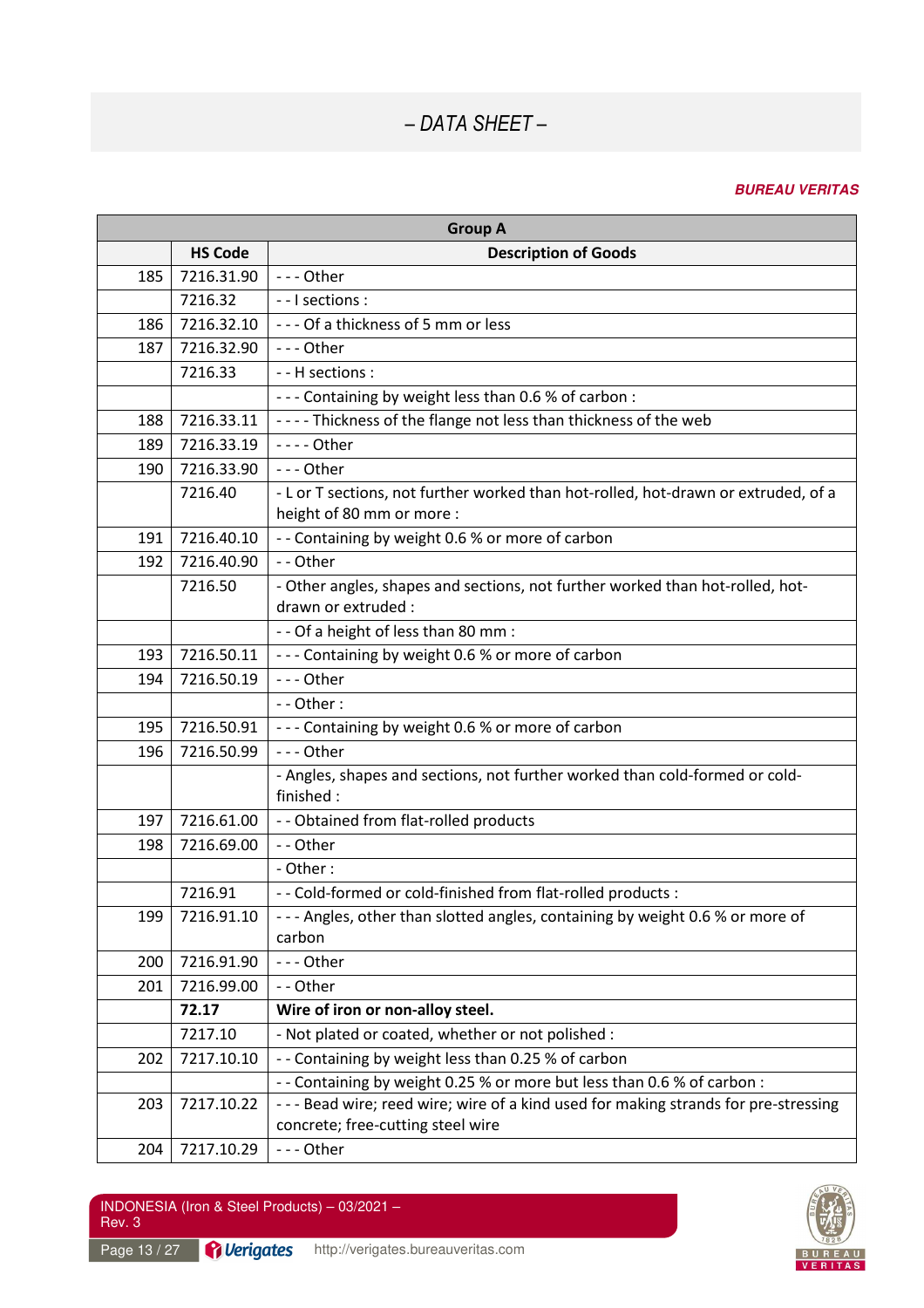| <b>Group A</b> |                |                                                                                         |
|----------------|----------------|-----------------------------------------------------------------------------------------|
|                | <b>HS Code</b> | <b>Description of Goods</b>                                                             |
|                |                | - - Containing by weight 0.6 % or more of carbon :                                      |
| 205            | 7217.10.32     | --- Spokes wire; bead wire; reed wire; free-cutting steel wire                          |
| 206            | 7217.10.33     | --- Wire of a kind used for making strands for pre-stressing concrete                   |
| 207            | 7217.10.39     | --- Other                                                                               |
|                | 7217.20        | - Plated or coated with zinc :                                                          |
| 208            | 7217.20.10     | -- Containing by weight less than 0.25 % carbon                                         |
| 209            | 7217.20.20     | - - Containing by weight 0.25 % or more but less than 0.45 % of carbon                  |
|                |                | - - Containing by weight 0.45 % or more of carbon :                                     |
| 210            | 7217.20.99     | - - - Other                                                                             |
|                | 7217.30        | - Plated or coated with other base metals :                                             |
|                |                | - - Containing by weight less than 0.25 % of carbon :                                   |
| 211            | 7217.30.19     | $--$ Other                                                                              |
|                |                | - - Containing by weight 0.25 % or more of carbon but less than 0.6 % of carbon :       |
| 212            | 7217.30.29     | $--$ Other                                                                              |
|                |                | - - Containing by weight 0.6 % or more of carbon :                                      |
| 213            | 7217.30.34     | --- Other copper alloy coated steel wire of a kind used in the manufacture of           |
|                |                | pneumatic rubber tyres                                                                  |
| 214            | 7217.30.35     | --- Other, plated or coated with tin                                                    |
| 215            | 7217.30.39     | --- Other                                                                               |
|                | 7217.90        | - Other :                                                                               |
| 216            | 7217.90.10     | - - Containing by weight less than 0.25 % of carbon                                     |
| 217            | 7217.90.90     | - - Other                                                                               |
|                |                | <b>SUB-CHAPTER III _STAINLESS STEEL</b>                                                 |
|                | 73.01          | Sheet piling of iron or steel, whether or not drilled, punched or made from             |
|                |                | assembled elements; welded angles, shapes and sections, of iron or steel.               |
| 218            | 7301.10.00     | - Sheet piling                                                                          |
| 219            | 7301.20.00     | - Angles, shapes and sections                                                           |
|                | 73.03          | Tubes, pipes and hollow profiles, of cast iron.                                         |
|                |                | - Tubes and pipes :                                                                     |
|                |                | - Other:                                                                                |
| 220            | 7303.00.91     | - - With an external diameter not exceeding 100 mm                                      |
|                | 73.04          | Tubes, pipes and hollow profiles, seamless, of iron (other than cast iron) or<br>steel. |
|                |                | - Line pipe of a kind used for oil or gas pipelines :                                   |
| 221            | 7304.19.00     | - - Other                                                                               |
|                |                | - Casing, tubing and drill pipe, of a kind used in drilling for oil or gas :            |

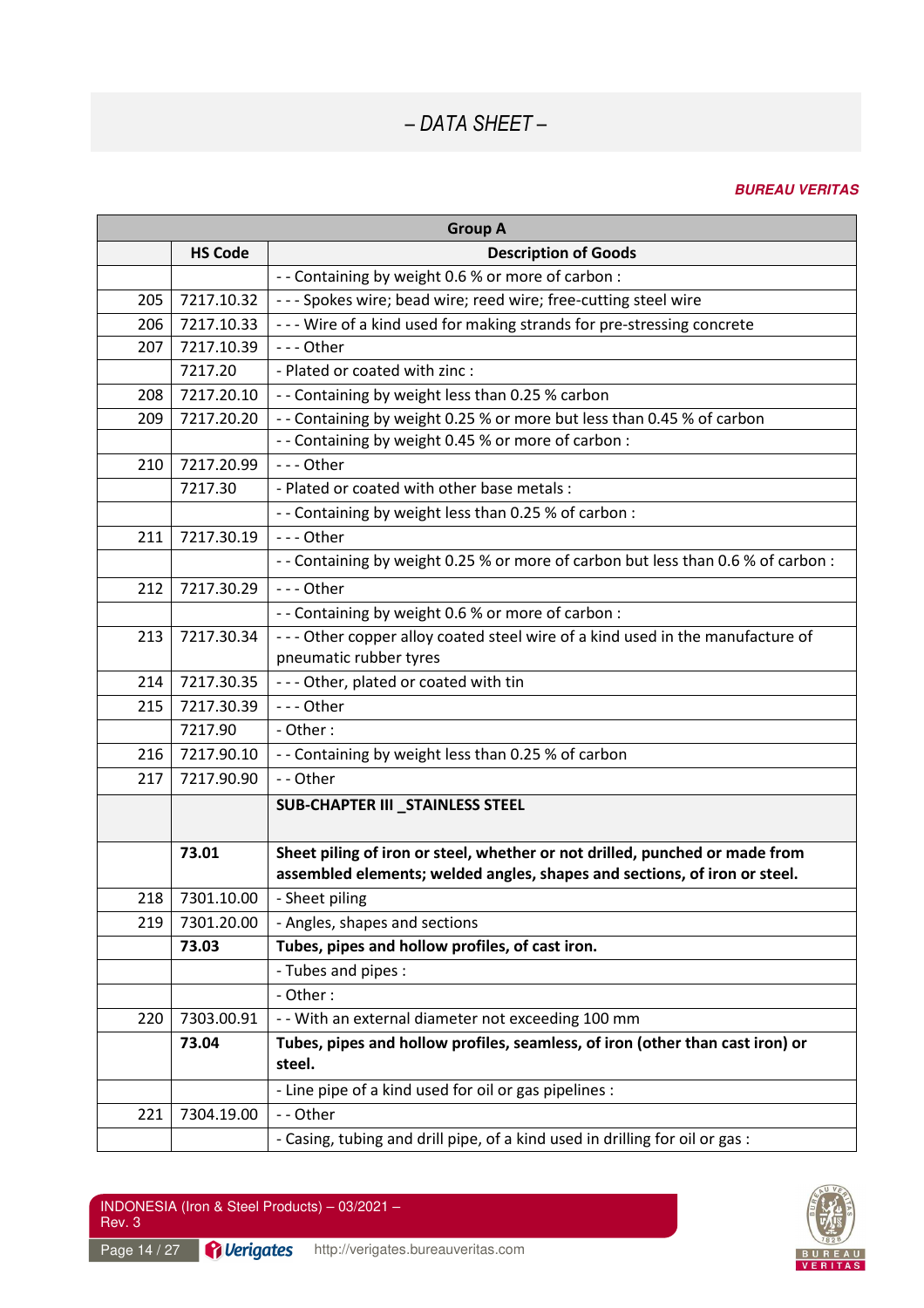| <b>Group A</b> |                |                                                                                                                   |  |
|----------------|----------------|-------------------------------------------------------------------------------------------------------------------|--|
|                | <b>HS Code</b> | <b>Description of Goods</b>                                                                                       |  |
|                | 7304.22        | - - Drill pipe of stainless steel :                                                                               |  |
| 222            | 7304.22.90     | --- Other                                                                                                         |  |
|                | 7304.23        | - - Other drill pipe :                                                                                            |  |
| 223            | 7304.23.90     | --- Other                                                                                                         |  |
|                | 7304.24        | - - Other, of stainless steel :                                                                                   |  |
| 224            | 7304.24.10     | --- Casing and tubing with yield strength less than 80,000 psi and not threaded<br>end                            |  |
| 225            | 7304.24.90     | --- Other                                                                                                         |  |
|                | 7304.29        | $-$ - Other :                                                                                                     |  |
| 226            | 7304.29.10     | --- Casing and tubing with yield strength less than 80,000 psi and not threaded<br>end                            |  |
| 227            | 7304.29.90     | --- Other                                                                                                         |  |
|                |                | - Other, of circular cross-section, of iron or non-alloy steel :                                                  |  |
|                | 7304.31        | - - Cold-drawn or cold-rolled (cold-reduced) :                                                                    |  |
| 228            | 7304.31.10     | --- Drill rod casing and tubing with pin and box threads                                                          |  |
| 229            | 7304.31.20     | --- High-pressure pipe capable of withstanding a pressure of not less than 42,000<br>psi                          |  |
| 230            | 7304.31.40     | --- Other, having an external diameter of less than 140 mm and containing less<br>than 0.45 % by weight of carbon |  |
| 231            | 7304.31.90     | --- Other                                                                                                         |  |
|                | 7304.39        | $-$ - Other :                                                                                                     |  |
| 232            | 7304.39.20     | --- High-pressure pipe capable of withstanding a pressure of not less than 42,000<br>psi                          |  |
| 233            | 7304.39.40     | --- Other, having an external diameter of less than 140 mm and containing less<br>than 0.45 % by weight of carbon |  |
| 234            | 7304.39.90     | $--$ Other                                                                                                        |  |
|                |                | - Other, of circular cross-section, of stainless steel :                                                          |  |
| 235            | 7304.41.00     | - - Cold-drawn or cold-rolled (cold-reduced)                                                                      |  |
| 236            | 7304.49.00     | -- Other                                                                                                          |  |
|                |                | - Other, of circular cross-section, of other alloy steel :                                                        |  |
|                | 7304.51        | - - Cold-drawn or cold-rolled (cold-reduced) :                                                                    |  |
| 237            | 7304.51.10     | --- Drill rod casing and tubing with pin and box threads                                                          |  |
| 238            | 7304.51.20     | --- High-pressure pipe capable of withstanding a pressure of not less than 42,000<br>psi                          |  |
| 239            | 7304.51.90     | --- Other                                                                                                         |  |
|                | 7304.59        | - - Other:                                                                                                        |  |
| 240            | 7304.59.10     | --- High-pressure pipe capable of withstanding a pressure of not less than 42,000<br>psi                          |  |

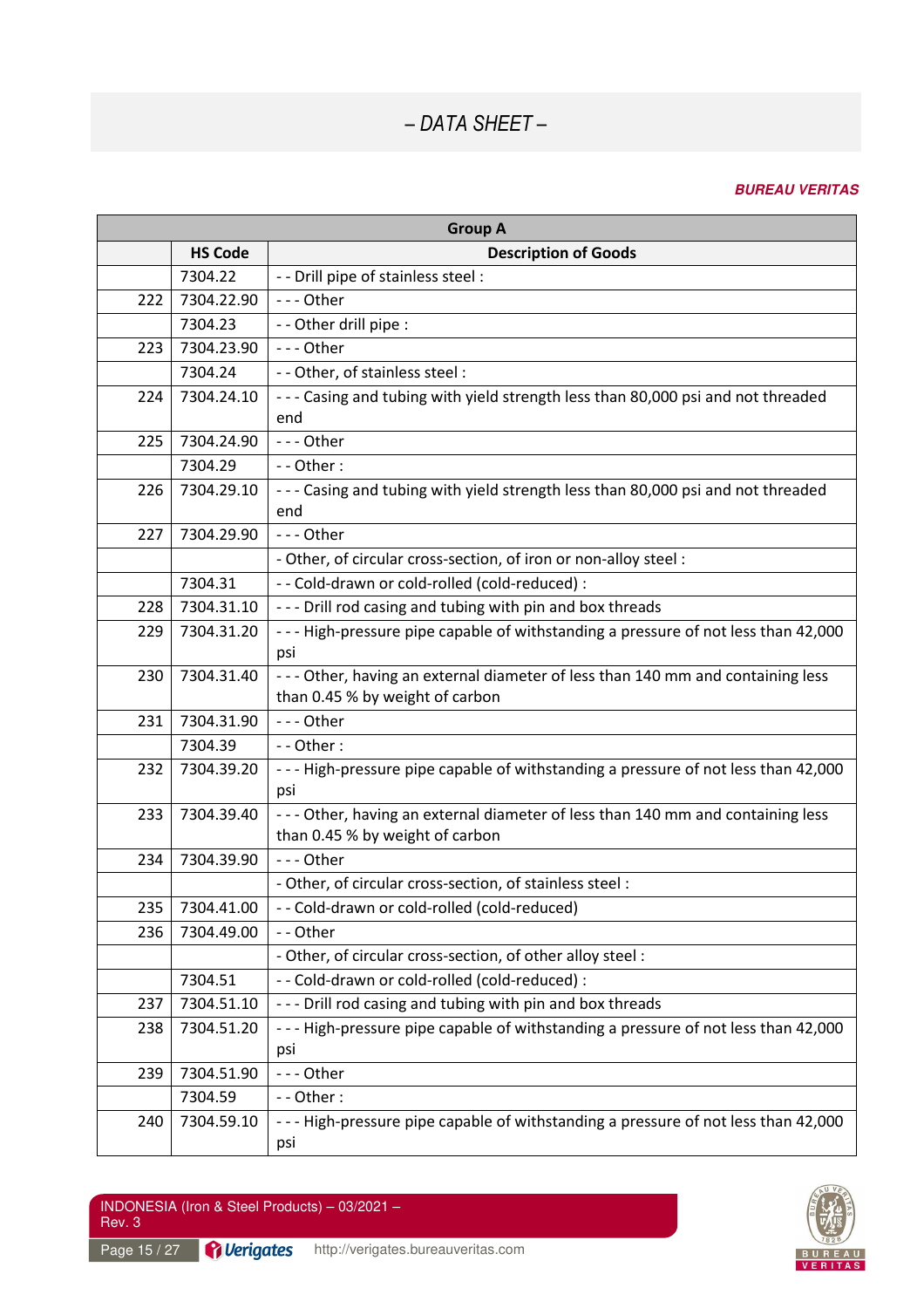| <b>Group A</b> |                |                                                                                   |
|----------------|----------------|-----------------------------------------------------------------------------------|
|                | <b>HS Code</b> | <b>Description of Goods</b>                                                       |
| 241            | 7304.59.90     | $--$ Other                                                                        |
|                | 7304.90        | - Other:                                                                          |
| 242            | 7304.90.10     | - - High-pressure pipe capable of withstanding a pressure of not less than 42,000 |
|                |                | psi                                                                               |
| 243            | 7304.90.30     | - - Other, having an external diameter of less than 140 mm and containing less    |
|                |                | than 0.45 % by weight of carbon                                                   |
| 244            | 7304.90.90     | - - Other                                                                         |
|                | 73.05          | Other tubes and pipes (for example, welded, riveted or similarly closed), having  |
|                |                | circular cross-sections, the external diameter of which exceeds 406.4 mm, of      |
|                |                | iron or steel.                                                                    |
|                |                | - Line pipe of a kind used for oil or gas pipelines :                             |
| 245            | 7305.11.00     | -- Longitudinally submerged arc welded                                            |
|                | 7305.12        | - - Other, longitudinally welded :                                                |
| 246            | 7305.12.10     | --- Electric resistance welded (ERW)                                              |
| 247            | 7305.12.90     | $--$ Other                                                                        |
|                | 7305.19        | $-$ - Other :                                                                     |
| 248            | 7305.19.10     | --- Spiral or helical submerged arc welded                                        |
| 249            | 7305.19.90     | --- Other                                                                         |
| 250            | 7305.20.00     | - Casing of a kind used in drilling for oil or gas                                |
|                |                | - Other, welded :                                                                 |
|                | 7305.31        | - - Longitudinally welded :                                                       |
| 251            | 7305.31.10     | --- Stainless steel pipes and tubes                                               |
| 252            | 7305.31.90     | --- Other                                                                         |
|                | 7305.39        | $-$ - Other :                                                                     |
| 253            | 7305.39.10     | --- High-pressure pipe capable of withstanding a pressure of not less than 42,000 |
|                |                | psi                                                                               |
| 254            | 7305.39.90     | --- Other                                                                         |
| 255            | 7305.90.00     | - Other                                                                           |
|                | 73.06          | Other tubes, pipes and hollow profiles (for example, open seam or welded,         |
|                |                | riveted or similarly closed), of iron or steel.                                   |
|                |                | - Line pipe of a kind used for oil or gas pipelines :                             |
|                | 7306.11        | - - Welded, of stainless steel :                                                  |
| 256            | 7306.11.10     | --- Longitudinally electric resistance welded (ERW)                               |
| 257            | 7306.11.20     | --- Spiral or helical submerged arc welded                                        |
| 258            | 7306.11.90     | --- Other                                                                         |
|                | 7306.19        | $-$ - Other :                                                                     |
| 259            | 7306.19.10     | --- Longitudinally electric resistance welded (ERW)                               |
| 260            | 7306.19.20     | --- Spiral or helical submerged arc welded                                        |

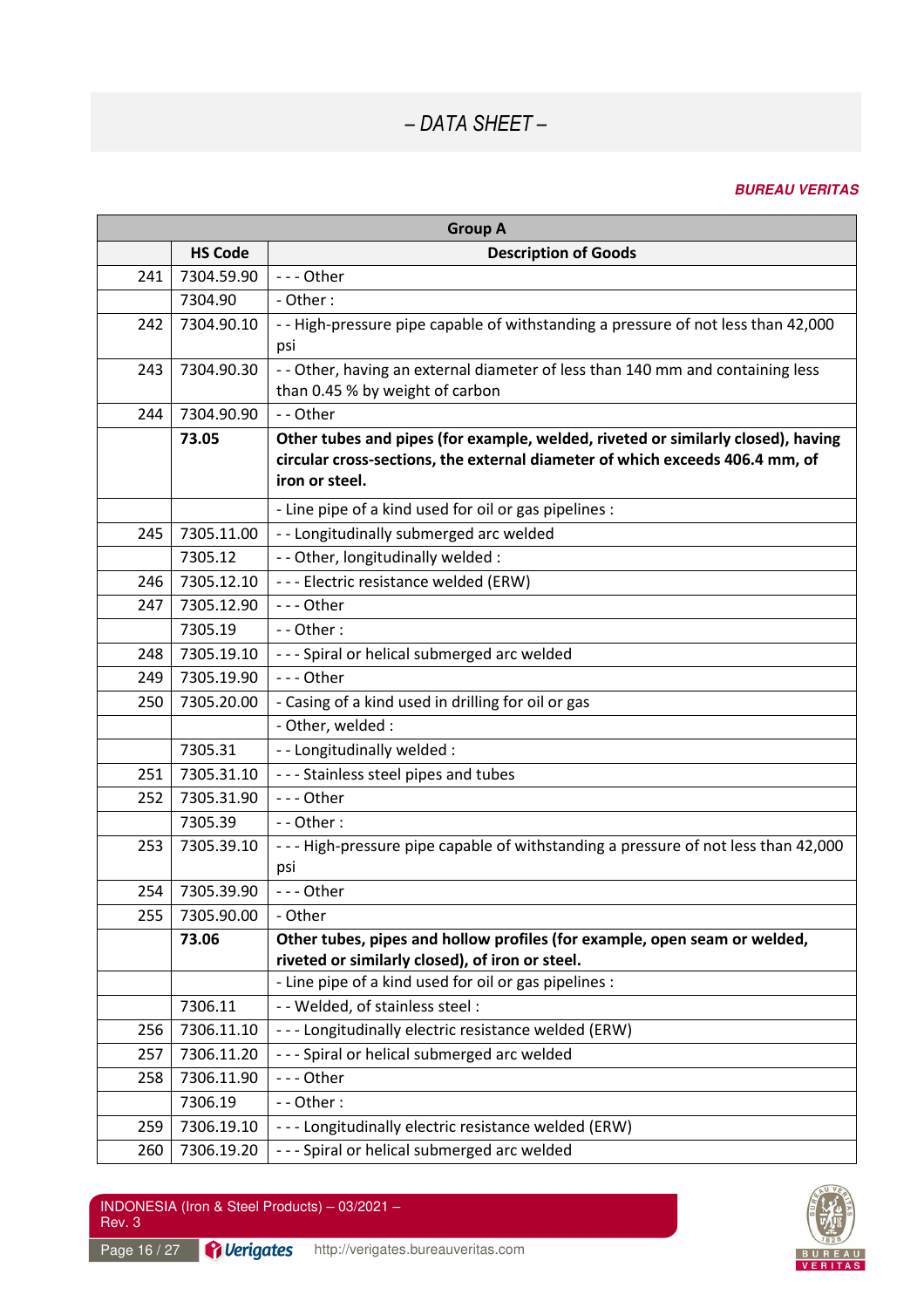| <b>Group A</b> |                |                                                                                                                                                |  |
|----------------|----------------|------------------------------------------------------------------------------------------------------------------------------------------------|--|
|                | <b>HS Code</b> | <b>Description of Goods</b>                                                                                                                    |  |
| 261            | 7306.19.90     | --- Other                                                                                                                                      |  |
|                |                | - Casing and tubing of a kind used in drilling for oil or gas :                                                                                |  |
| 262            | 7306.21.00     | - - Welded, of stainless steel                                                                                                                 |  |
| 263            | 7306.29.00     | -- Other                                                                                                                                       |  |
|                | 7306.30        | - Other, welded, of circular cross-section, of iron or non-alloy steel:                                                                        |  |
|                |                | - - Boiler tubes :                                                                                                                             |  |
| 264            | 7306.30.11     | - - - With an external diameter less than 12.5 mm                                                                                              |  |
| 265            | 7306.30.19     | --- Other                                                                                                                                      |  |
|                |                | - - Copper-plated, fluororesin-coated or zinc-chromated steel tubes with an<br>external diameter not exceeding 15 mm :                         |  |
| 266            | 7306.30.21     | --- With an external diameter less than 12.5 mm                                                                                                |  |
| 267            | 7306.30.29     | --- Other                                                                                                                                      |  |
|                |                | - - High-pressure pipe capable of withstanding a pressure of not less than 42,000<br>psi :                                                     |  |
| 268            | 7306.30.49     | $--$ Other                                                                                                                                     |  |
|                |                | $-$ - Other :                                                                                                                                  |  |
| 269            | 7306.30.91     | --- With an internal diameter of 12.5 mm or more, an external diameter less than<br>140 mm and containing by weight less than 0.45 % of carbon |  |
| 270            | 7306.30.92     | --- With an internal diameter less than 12.5 mm                                                                                                |  |
| 271            | 7306.30.99     | --- Other                                                                                                                                      |  |
|                | 7306.40        | - Other, welded, of circular cross-section, of stainless steel :                                                                               |  |
|                |                | - - Boiler tubes :                                                                                                                             |  |
| 272            | 7306.40.11     | --- With an external diameter not exceeding 12.5 mm                                                                                            |  |
| 273            | 7306.40.19     | $--$ Other                                                                                                                                     |  |
| 274            | 7306.40.20     | - - Stainless steel pipes and tubes, with an external diameter exceeding 105 mm                                                                |  |
| 275            | 7306.40.30     | - - Pipes and tubes containing by weight at least 30 % of nickel, with an external<br>diameter not exceeding 10 mm                             |  |
| 276            | 7306.40.90     | - - Other                                                                                                                                      |  |
|                | 7306.50        | - Other, welded, of circular cross-section, of other alloy steel :                                                                             |  |
|                |                | - - Boiler tubes :                                                                                                                             |  |
| 277            | 7306.50.11     | --- With an external diameter less than 12.5 mm                                                                                                |  |
| 278            | 7306.50.19     | --- Other                                                                                                                                      |  |
|                |                | - - Other:                                                                                                                                     |  |
| 279            | 7306.50.91     | - - - With an external diameter less than 12.5 mm                                                                                              |  |
| 280            | 7306.50.99     | --- Other                                                                                                                                      |  |
|                |                | - Other, welded, of non-circular cross-section :                                                                                               |  |
|                | 7306.61        | - - Of square or rectangular cross-section :                                                                                                   |  |

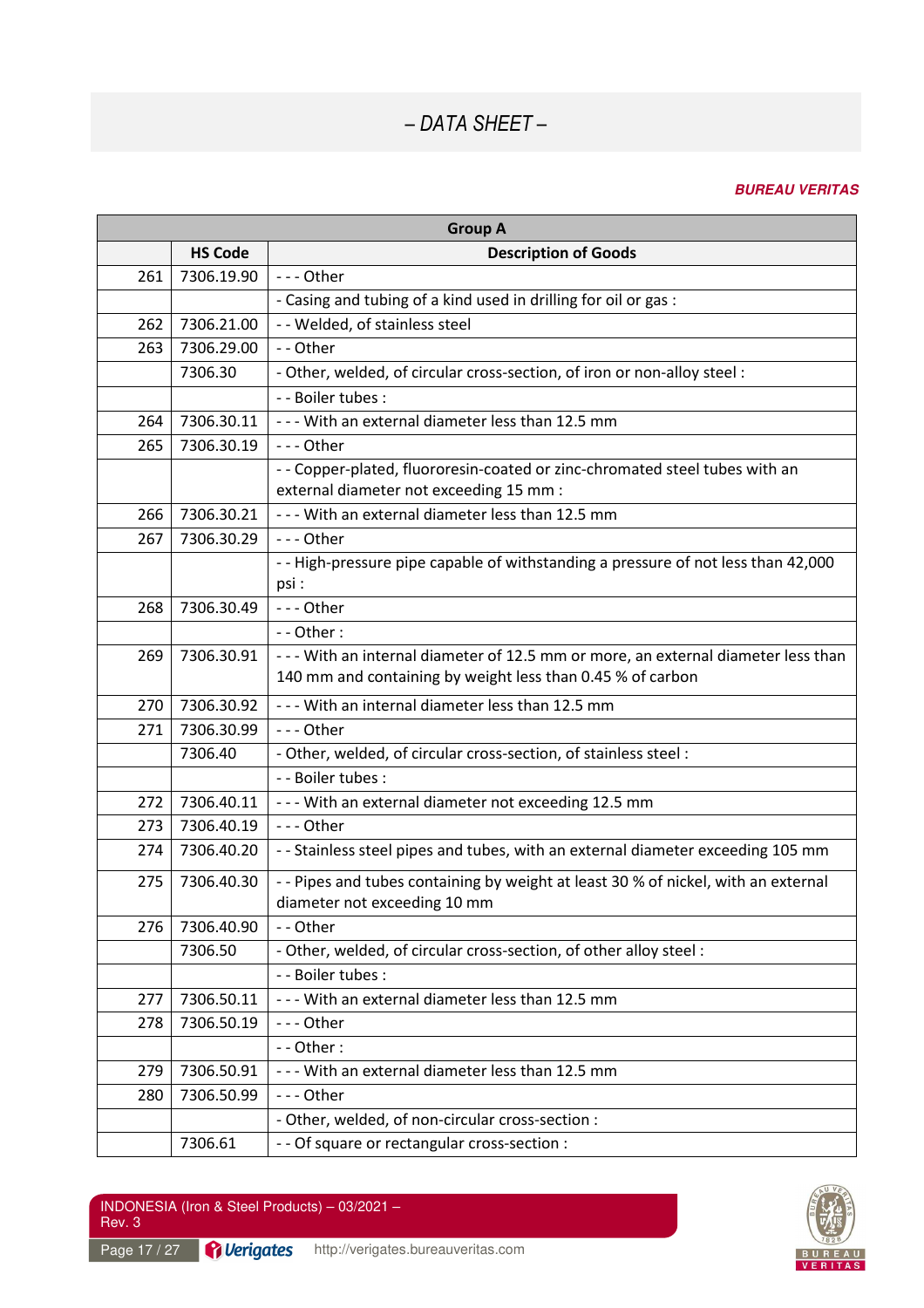| <b>Group A</b> |                |                                                                                    |  |
|----------------|----------------|------------------------------------------------------------------------------------|--|
|                | <b>HS Code</b> | <b>Description of Goods</b>                                                        |  |
| 281            | 7306.61.10     | - - - With an external diagonal cross-section less than 12.5 mm                    |  |
| 282            | 7306.61.90     | $--$ Other                                                                         |  |
|                | 7306.90        | - Other:                                                                           |  |
|                |                | - - Copper brazed pipes and tubes :                                                |  |
| 283            | 7306.90.11     | - - - With an external diagonal cross-section less than 12.5 mm                    |  |
| 284            | 7306.90.19     | --- Other                                                                          |  |
|                |                | $-$ - Other :                                                                      |  |
| 285            | 7306.90.91     | --- High-pressure pipe capable of withstanding a pressure of not less than 42,000  |  |
|                |                | psi, with an internal diameter less than 12.5 mm                                   |  |
| 286            | 7306.90.92     | --- Other high pressure pipes                                                      |  |
| 287            | 7306.90.93     | - - - Other, with an external diagonal cross-section less than 12.5 mm             |  |
| 288            | 7306.90.99     | --- Other                                                                          |  |
|                | 73.07          | Tube or pipe fittings (for example, couplings, elbows, sleeves), of iron or steel. |  |
|                |                | - Cast fittings :                                                                  |  |
|                | 7307.11        | - - Of non-malleable cast iron :                                                   |  |
| 289            | 7307.11.10     | - - - Hub-less tube or pipe fittings                                               |  |
| 290            | 7307.11.90     | --- Other                                                                          |  |
| 291            | 7307.19.00     | -- Other                                                                           |  |
|                |                | - Other, of stainless steel :                                                      |  |
|                | 7307.21        | - - Flanges :                                                                      |  |
| 292            | 7307.21.10     | --- Having an internal diameter of less than 15 cm                                 |  |
| 293            | 7307.21.90     | --- Other                                                                          |  |
|                | 7307.22        | - - Threaded elbows, bends and sleeves :                                           |  |
| 294            | 7307.22.10     | --- Having an internal diameter of less than 15 cm                                 |  |
| 295            | 7307.22.90     | $--$ Other                                                                         |  |
|                | 7307.23        | - - Butt welding fittings :                                                        |  |
| 296            | 7307.23.10     | --- Having an internal diameter of less than 15 cm                                 |  |
| 297            | 7307.23.90     | --- Other                                                                          |  |
|                | 7307.29        | - - Other:                                                                         |  |
| 298            | 7307.29.10     | --- Having an internal diameter of less than 15 cm                                 |  |
| 299            | 7307.29.90     | --- Other                                                                          |  |
|                |                | - Other:                                                                           |  |
|                | 7307.91        | - - Flanges :                                                                      |  |
| 300            | 7307.91.10     | --- Having an internal diameter of less than 15 cm                                 |  |
| 301            | 7307.91.90     | --- Other                                                                          |  |
|                | 7307.92        | - - Threaded elbows, bends and sleeves :                                           |  |
| 302            | 7307.92.10     | --- Having an internal diameter of less than 15 cm                                 |  |

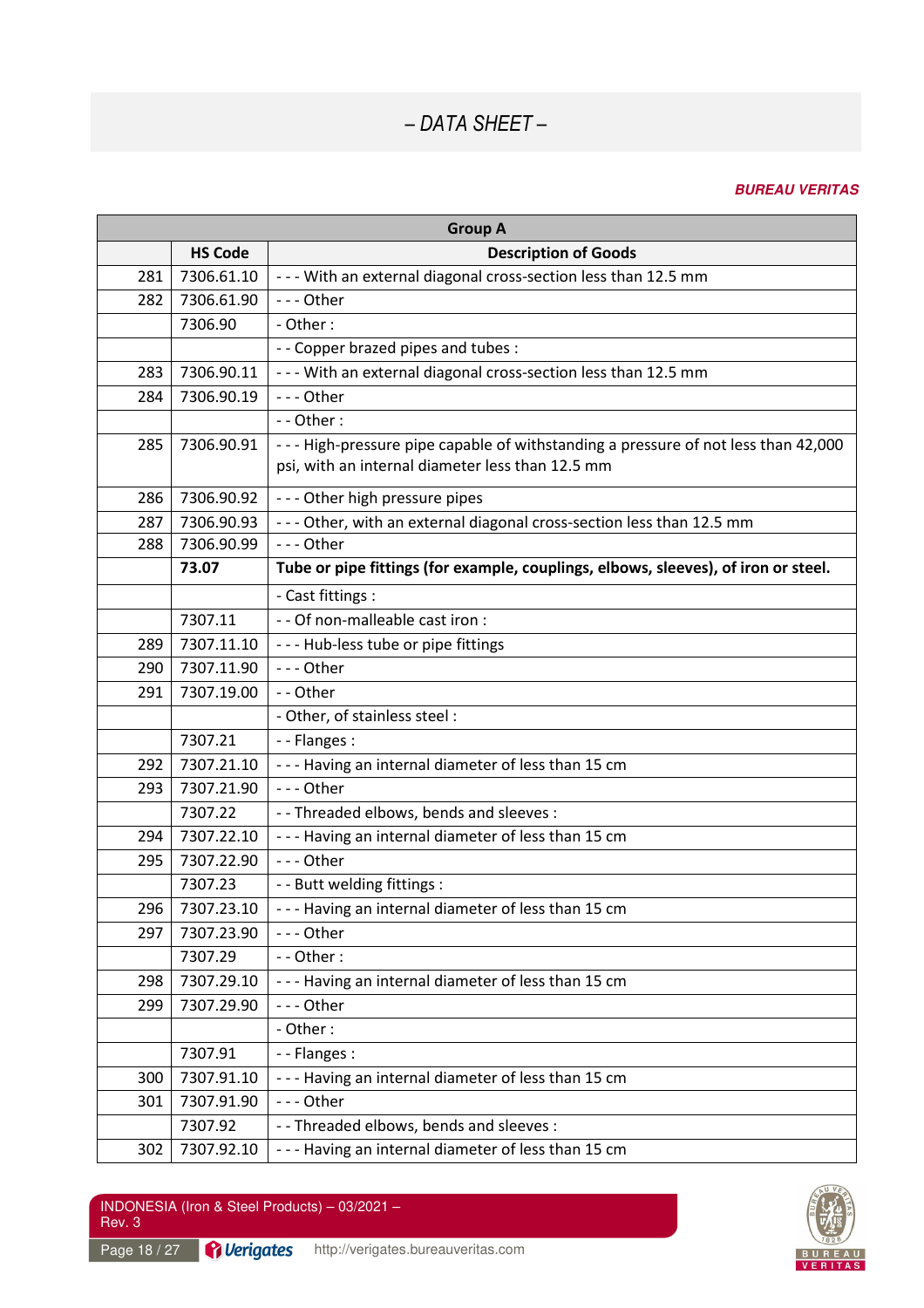#### **BUREAU VERITAS**

| <b>Group A</b> |                |                                                                                                                                                                                                                                                                                                                                                                                                                                                            |  |
|----------------|----------------|------------------------------------------------------------------------------------------------------------------------------------------------------------------------------------------------------------------------------------------------------------------------------------------------------------------------------------------------------------------------------------------------------------------------------------------------------------|--|
|                | <b>HS Code</b> | <b>Description of Goods</b>                                                                                                                                                                                                                                                                                                                                                                                                                                |  |
| 303            | 7307.92.90     | --- Other                                                                                                                                                                                                                                                                                                                                                                                                                                                  |  |
|                | 7307.93        | - - Butt welding fittings :                                                                                                                                                                                                                                                                                                                                                                                                                                |  |
| 304            | 7307.93.10     | --- Having an internal diameter of less than 15 cm                                                                                                                                                                                                                                                                                                                                                                                                         |  |
| 305            | 7307.93.90     | --- Other                                                                                                                                                                                                                                                                                                                                                                                                                                                  |  |
|                | 7307.99        | - - Other:                                                                                                                                                                                                                                                                                                                                                                                                                                                 |  |
| 306            | 7307.99.10     | --- Having an internal diameter of less than 15 cm                                                                                                                                                                                                                                                                                                                                                                                                         |  |
| 307            | 7307.99.90     | --- Other                                                                                                                                                                                                                                                                                                                                                                                                                                                  |  |
|                | 73.08          | Structures (excluding prefabricated buildings of heading 94.06) and parts of<br>structures (for example, bridges and bridge-sections, lock-gates, towers, lattice<br>masts, roofs, roofing frame-works, doors and windows and their frames and<br>thresholds for doors, shutters, balustrades, pillars and columns), of iron or steel;<br>plates, rods, angles, shapes, sections, tubes and the like, prepared for use in<br>structures, of iron or steel. |  |
|                | 7308.10        | - Bridges and bridge-sections :                                                                                                                                                                                                                                                                                                                                                                                                                            |  |
| 308            | 7308.10.10     | -- Prefabricated modular type joined by shear connectors                                                                                                                                                                                                                                                                                                                                                                                                   |  |
| 309            | 7308.10.90     | - - Other                                                                                                                                                                                                                                                                                                                                                                                                                                                  |  |
|                | 7308.20        | - Towers and lattice masts :                                                                                                                                                                                                                                                                                                                                                                                                                               |  |
|                |                | - - Towers :                                                                                                                                                                                                                                                                                                                                                                                                                                               |  |
| 310            | 7308.20.11     | --- Prefabricated modular type joined by shear connectors                                                                                                                                                                                                                                                                                                                                                                                                  |  |
| 311            | 7308.20.19     | --- Other                                                                                                                                                                                                                                                                                                                                                                                                                                                  |  |
|                |                | - - Lattice masts :                                                                                                                                                                                                                                                                                                                                                                                                                                        |  |
| 312            | 7308.20.21     | --- Prefabricated modular type joined by shear connectors                                                                                                                                                                                                                                                                                                                                                                                                  |  |
| 313            | 7308.20.29     | --- Other                                                                                                                                                                                                                                                                                                                                                                                                                                                  |  |
|                | 7308.30        | - Doors, windows and their frames and thresholds for doors :                                                                                                                                                                                                                                                                                                                                                                                               |  |
| 314            | 7308.30.10     | - - Doors, of a thickness of 6 mm or more but not exceeding 8 mm                                                                                                                                                                                                                                                                                                                                                                                           |  |
| 315            | 7308.30.90     | -- Other                                                                                                                                                                                                                                                                                                                                                                                                                                                   |  |
|                | 7308.40        | - Equipment for scaffolding, shuttering, propping or pit-propping :                                                                                                                                                                                                                                                                                                                                                                                        |  |
| 316            | 7308.40.10     | -- Prefabricated modular type joined by shear connectors                                                                                                                                                                                                                                                                                                                                                                                                   |  |
| 317            | 7308.40.90     | -- Other                                                                                                                                                                                                                                                                                                                                                                                                                                                   |  |
|                | 7308.90        | - Other:                                                                                                                                                                                                                                                                                                                                                                                                                                                   |  |
| 318            | 7308.90.20     | -- Prefabricated modular type joined by shear connectors                                                                                                                                                                                                                                                                                                                                                                                                   |  |
| 319            | 7308.90.40     | - - Corrugated and curved galvanised plates or sheets prepared for use in<br>conduits, culverts or tunnels                                                                                                                                                                                                                                                                                                                                                 |  |
| 320            | 7308.90.60     | - - Perforated cable trays                                                                                                                                                                                                                                                                                                                                                                                                                                 |  |
|                |                | - - Other:                                                                                                                                                                                                                                                                                                                                                                                                                                                 |  |
| 321            | 7308.90.92     | --- Guardrails                                                                                                                                                                                                                                                                                                                                                                                                                                             |  |
| 322            | 7308.90.99     | --- Other                                                                                                                                                                                                                                                                                                                                                                                                                                                  |  |

Page 19 / 27 **Perigates** http://verigates.bureauveritas.com

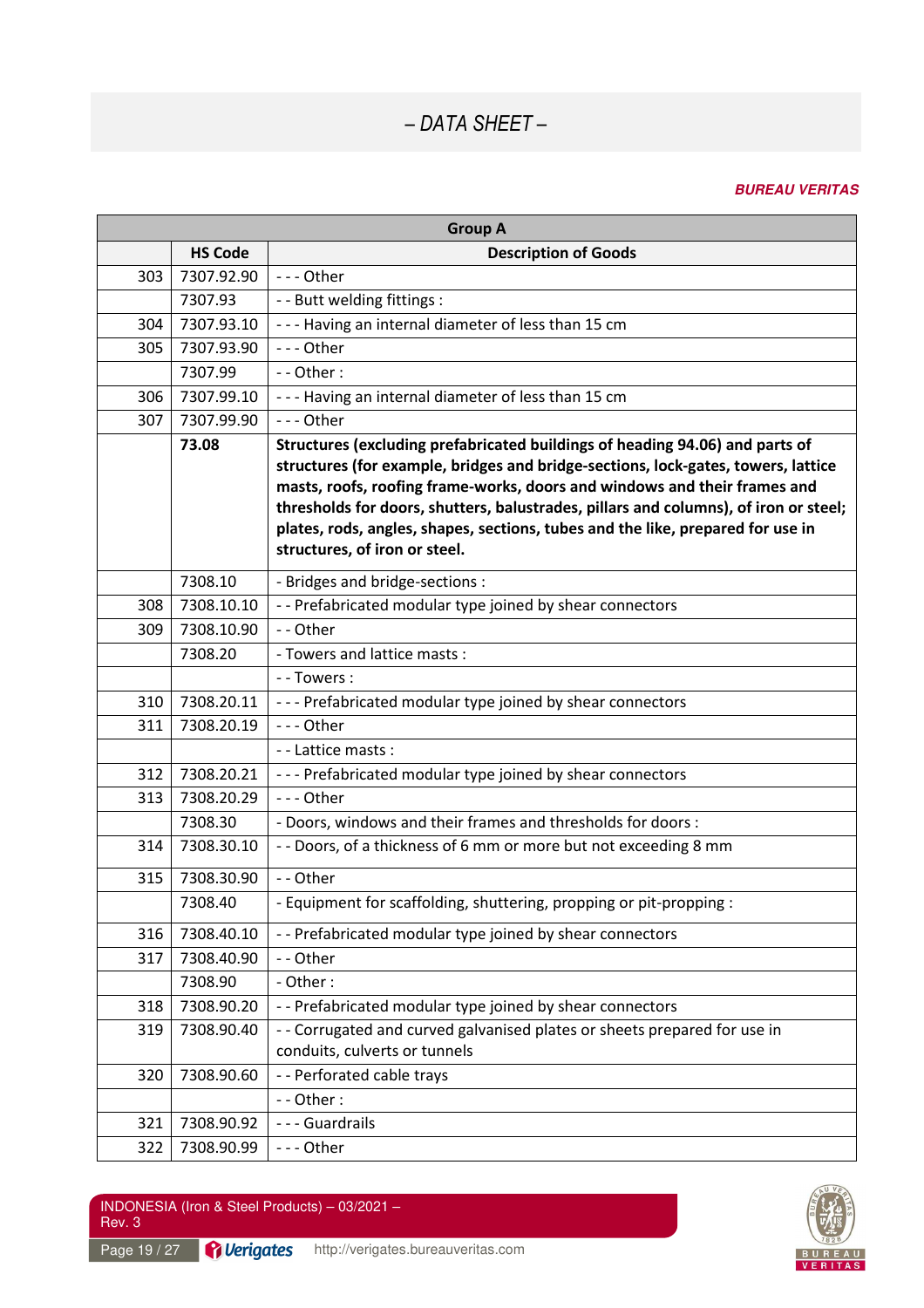#### **BUREAU VERITAS**

| <b>Group A</b> |                |                                                                                                                                                                                                                                                                                |
|----------------|----------------|--------------------------------------------------------------------------------------------------------------------------------------------------------------------------------------------------------------------------------------------------------------------------------|
|                | <b>HS Code</b> | <b>Description of Goods</b>                                                                                                                                                                                                                                                    |
|                | 73.10          | Tanks, casks, drums, cans, boxes and similar containers, for any material (other<br>than compressed or liquefied gas), of iron or steel, of a capacity not exceeding<br>300 l, whether or not lined or heat-insulated, but not fitted with mechanical or<br>thermal equipment. |
|                | 7310.10        | - Of a capacity of 50 l or more :                                                                                                                                                                                                                                              |
| 323            | 7310.10.10     | - - Of tinplate                                                                                                                                                                                                                                                                |
|                |                | - - Other:                                                                                                                                                                                                                                                                     |
| 324            | 7310.10.91     | --- Casting, forging or stamping, in the rough state                                                                                                                                                                                                                           |
| 325            | 7310.10.99     | --- Other                                                                                                                                                                                                                                                                      |
|                |                | - Of a capacity of less than 50 l:                                                                                                                                                                                                                                             |
|                | 7310.21        | - - Cans which are to be closed by soldering or crimping :                                                                                                                                                                                                                     |
| 326            | 7310.21.10     | --- Of a capacity of less than 1 l                                                                                                                                                                                                                                             |
|                |                | $--$ Other:                                                                                                                                                                                                                                                                    |
| 327            | 7310.21.91     | ---- Of tinplate                                                                                                                                                                                                                                                               |
| 328            | 7310.21.99     | $--$ Other                                                                                                                                                                                                                                                                     |
|                | 7310.29        | - - Other:                                                                                                                                                                                                                                                                     |
| 329            | 7310.29.10     | --- Of a capacity of less than 1 l                                                                                                                                                                                                                                             |
|                |                | $--$ Other:                                                                                                                                                                                                                                                                    |
| 330            | 7310.29.91     | ---- Of tinplate                                                                                                                                                                                                                                                               |
| 331            | 7310.29.92     | ---- Other casting, forging or stamping, in the rough state                                                                                                                                                                                                                    |
| 332            | 7310.29.99     | - - - - Other                                                                                                                                                                                                                                                                  |
|                | 73.12          | Stranded wire, ropes, cables, plaited bands, slings and the like, of iron or steel,<br>not electrically insulated.                                                                                                                                                             |
|                | 7312.10        | - Stranded wire, ropes and cables :                                                                                                                                                                                                                                            |
| 333            | 7312.10.10     | - - Locked coils, flattened strands and non-rotating wire ropes                                                                                                                                                                                                                |
| 334            | 7312.10.20     | - - Plated or coated with brass and of a diameter not exceeding 3 mm                                                                                                                                                                                                           |
|                |                | - - Other:                                                                                                                                                                                                                                                                     |
| 335            | 7312.10.91     | --- Stranded steel wires for pre-stressing concrete                                                                                                                                                                                                                            |
| 336            | 7312.10.99     | --- Other                                                                                                                                                                                                                                                                      |
| 337            | 7312.90.00     | - Other                                                                                                                                                                                                                                                                        |
| 338            | 7316.00.00     | Anchors, grapnels and parts thereof, of iron or steel.                                                                                                                                                                                                                         |
|                | 73.17          | Nails, tacks, drawing pins, corrugated nails, staples (other than those of heading<br>83.05) and similar articles, of iron or steel, whether or not with heads of other<br>material, but excluding such articles with heads of copper.                                         |
| 339            | 7317.00.10     | - Wire nails                                                                                                                                                                                                                                                                   |
| 340            | 7317.00.20     | - Staples                                                                                                                                                                                                                                                                      |
| 341            | 7317.00.90     | - Other                                                                                                                                                                                                                                                                        |

Page 20 / 27 **Perigates** http://verigates.bureauveritas.com

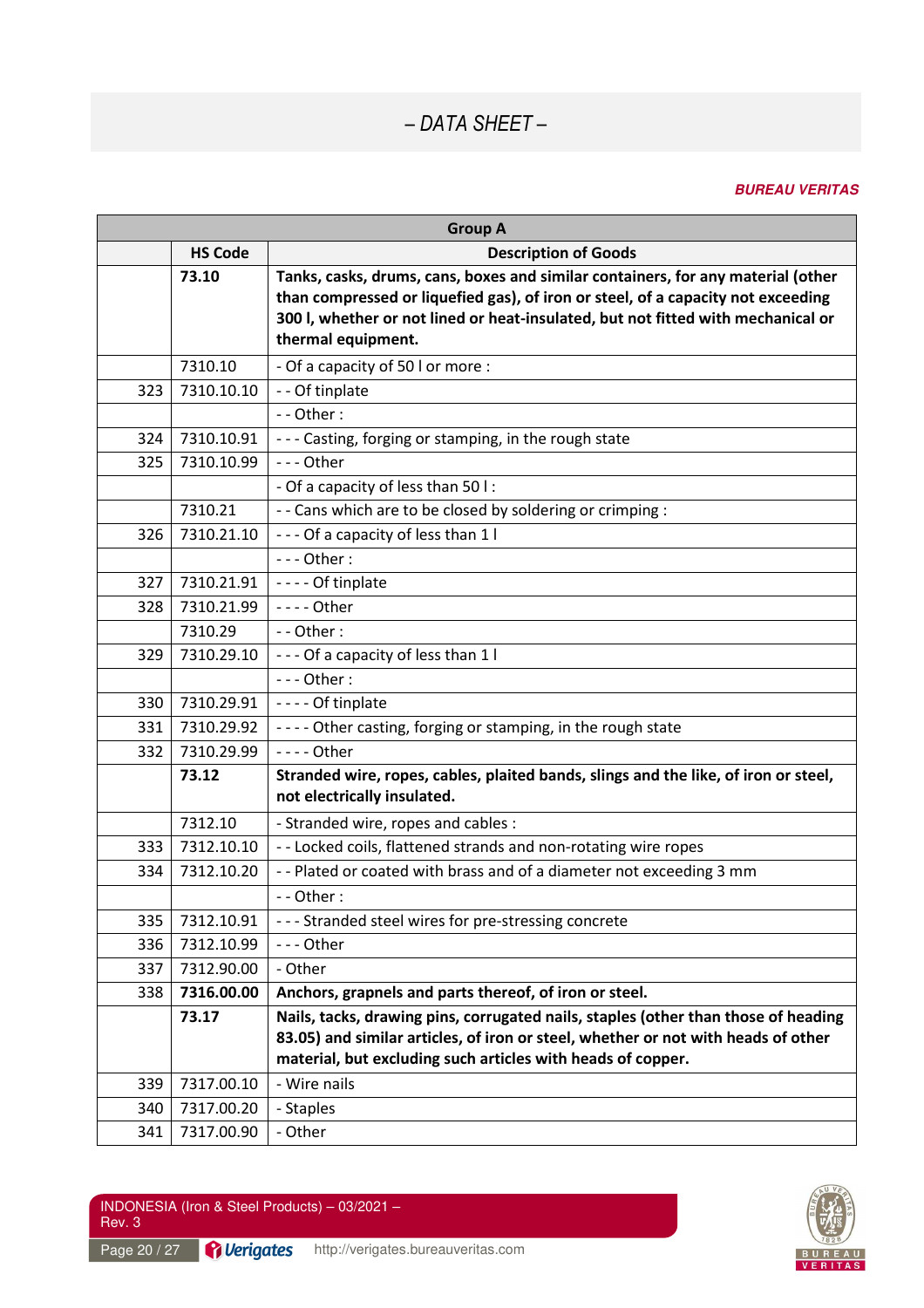### **BUREAU VERITAS**

| <b>Group A</b> |                |                                                                                                                                                             |
|----------------|----------------|-------------------------------------------------------------------------------------------------------------------------------------------------------------|
|                | <b>HS Code</b> | <b>Description of Goods</b>                                                                                                                                 |
|                | 73.18          | Screws, bolts, nuts, coach screws, screw hooks, rivets, cotters, cotter-pins,<br>washers (including spring washers) and similar articles, of iron or steel. |
|                |                | - Threaded articles :                                                                                                                                       |
| 342            | 7318.11.00     | - - Coach screws                                                                                                                                            |
|                | 7318.12        | - - Other wood screws :                                                                                                                                     |
| 343            | 7318.12.10     | --- Having a shank of an external diameter not exceeding 16 mm                                                                                              |
| 344            | 7318.12.90     | --- Other                                                                                                                                                   |
| 345            | 7318.13.00     | - - Screw hooks and screw rings                                                                                                                             |
|                | 7318.14        | - - Self-tapping screws :                                                                                                                                   |
| 346            | 7318.14.10     | --- Having a shank of an external diameter not exceeding 16 mm                                                                                              |
| 347            | 7318.14.90     | $--$ Other                                                                                                                                                  |
|                | 7318.15        | - - Other screws and bolts, whether or not with their nuts or washers :                                                                                     |
| 348            | 7318.15.10     | --- Having a shank of an external diameter not exceeding 16 mm                                                                                              |
| 349            | 7318.15.90     | --- Other                                                                                                                                                   |
|                | 7318.16        | $-$ - Nuts :                                                                                                                                                |
| 350            | 7318.16.10     | --- For bolts having a shank of an external diameter not exceeding 16 mm                                                                                    |
| 351            | 7318.16.90     | --- Other                                                                                                                                                   |
|                | 7318.19        | $-$ - Other :                                                                                                                                               |
| 352            | 7318.19.10     | --- Having a shank of an external diameter not exceeding 16 mm                                                                                              |
| 353            | 7318.19.90     | --- Other                                                                                                                                                   |
|                |                | - Non-threaded articles :                                                                                                                                   |
| 354            | 7318.21.00     | - - Spring washers and other lock washers                                                                                                                   |
| 355            | 7318.22.00     | - - Other washers                                                                                                                                           |
|                | 7318.23        | - - Rivets :                                                                                                                                                |
| 356            | 7318.23.10     | --- Having an external diameter not exceeding 16 mm                                                                                                         |
| 357            | 7318.23.90     | --- Other                                                                                                                                                   |
| 358            | 7318.24.00     | - - Cotters and cotter-pins                                                                                                                                 |
|                | 7318.29        | $-$ - Other :                                                                                                                                               |
| 359            | 7318.29.10     | --- Having a shank of an external diameter not exceeding 16 mm                                                                                              |
| 360            | 7318.29.90     | - - - Other                                                                                                                                                 |

| <b>Group B</b> |                |                                                                        |
|----------------|----------------|------------------------------------------------------------------------|
|                | <b>HS Code</b> | <b>Description of Goods</b>                                            |
|                | 72.19          | Flat-rolled products of stainless steel, of a width of 600 mm or more. |
|                | 7219.32.00     | -- Of a thickness of 3 mm or more but less than 4.75 mm                |
| 2 <sub>1</sub> | 7219.33.00     | -- Of a thickness exceeding 1 mm but less than 3 mm                    |

INDONESIA (Iron & Steel Products) – 03/2021 – Rev. 3

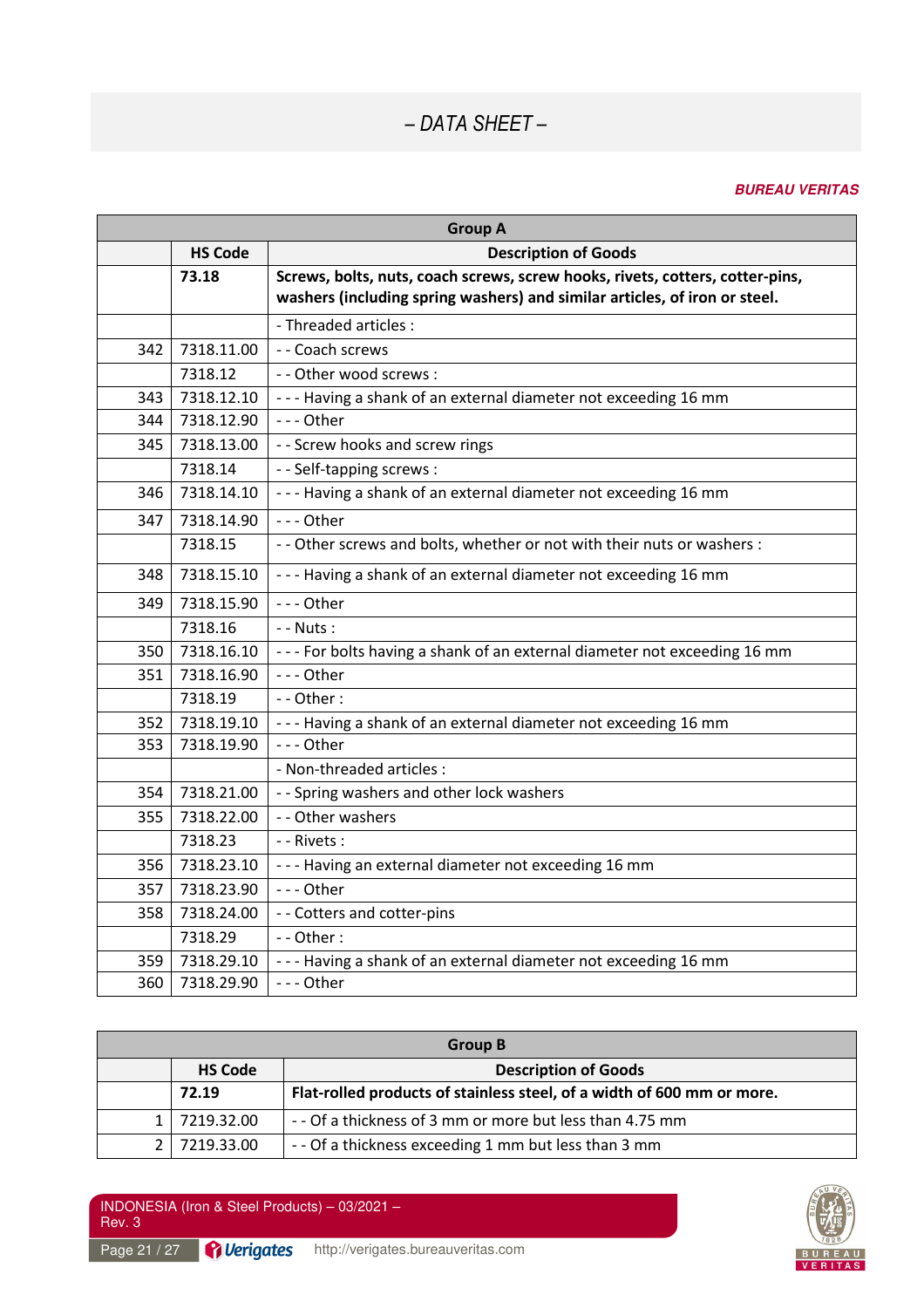### **BUREAU VERITAS**

| <b>Group B</b> |                |                                                                            |
|----------------|----------------|----------------------------------------------------------------------------|
|                | <b>HS Code</b> | <b>Description of Goods</b>                                                |
| 3              | 7219.34.00     | - - Of a thickness of 0.5 mm or more but not exceeding 1 mm                |
| 4              | 7219.35.00     | - - Of a thickness of less than 0.5 mm                                     |
| 5              | 7219.90.00     | - Other                                                                    |
|                | 72.20          | Flat-rolled products of stainless steel, of a width of less than 600 mm.   |
|                | 7220.20        | - Not further worked than cold-rolled (cold-reduced) :                     |
| 6              | 7220.20.10     | - - Hoop and strip, of a width not exceeding 400 mm                        |
| $\overline{7}$ | 7220.20.90     | -- Other                                                                   |
|                | 7220.90        | - Other:                                                                   |
| 8              | 7220.90.10     | -- Hoop and strip, of a width not exceeding 400 mm                         |
| 9              | 7220.90.90     | -- Other                                                                   |
|                | 72.25          | Flat-rolled products of other alloy steel, of a width of 600 mm or more.   |
|                |                | - Of silicon-electrical steel :                                            |
| 10             | 7225.11.00     | -- Grain-oriented                                                          |
| 11             | 7225.19.00     | -- Other                                                                   |
|                | 7225.30        | - Other, not further worked than hot-rolled, in coils :                    |
| 12             | 7225.30.10     | - - Of high speed steel                                                    |
| 13             | 7225.30.90     | -- Other                                                                   |
|                | 7225.40        | - Other, not further worked than hot-rolled, not in coils :                |
| 14             | 7225.40.10     | - - Of high speed steel                                                    |
| 15             | 7225.40.90     | -- Other                                                                   |
|                | 7225.50        | - Other, not further worked than cold-rolled (cold-reduced) :              |
| 16             | 7225.50.10     | - - Of high speed steel                                                    |
| 17             | 7225.50.90     | -- Other                                                                   |
|                |                | - Other:                                                                   |
|                | 7225.91        | - - Electrolytically plated or coated with zinc :                          |
| 18             | 7225.91.10     | --- Of high speed steel                                                    |
| 19             | 7225.91.90     | --- Other                                                                  |
|                | 7225.92        | - - Otherwise plated or coated with zinc :                                 |
| 20             | 7225.92.10     | --- Of high speed steel                                                    |
| 21             | 7225.92.90     | --- Other                                                                  |
|                | 7225.99        | - - Other:                                                                 |
| 22             | 7225.99.10     | --- Of high speed steel                                                    |
| 23             | 7225.99.90     | --- Other                                                                  |
|                | 72.26          | Flat-rolled products of other alloy steel, of a width of less than 600 mm. |
|                |                | - Of silicon-electrical steel :                                            |
|                | 7226.11        | - - Grain-oriented :                                                       |



Page 22 / 27 **Perigates** http://verigates.bureauveritas.com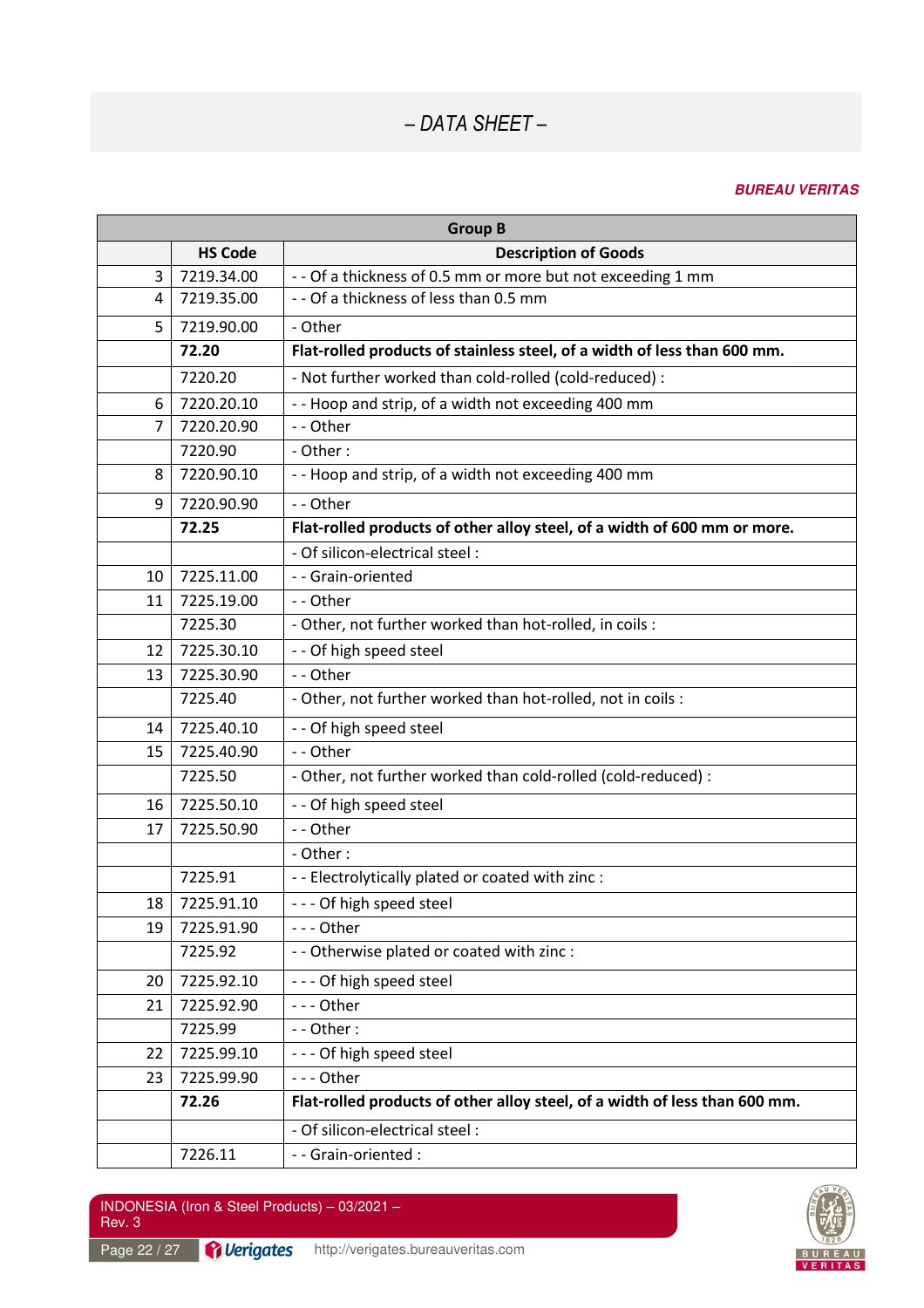### **BUREAU VERITAS**

|    |                | <b>Group B</b>                                                                  |
|----|----------------|---------------------------------------------------------------------------------|
|    | <b>HS Code</b> | <b>Description of Goods</b>                                                     |
| 24 | 7226.11.10     | --- Hoop and strip, of a width not exceeding 400 mm                             |
| 25 | 7226.11.90     | --- Other                                                                       |
|    | 7226.19        | $-$ - Other :                                                                   |
| 26 | 7226.19.10     | --- Hoop and strip, of a width not exceeding 400 mm                             |
| 27 | 7226.19.90     | $--$ Other                                                                      |
|    | 7226.20        | - Of high speed steel :                                                         |
| 28 | 7226.20.10     | - - Hoop and strip, of a width not exceeding 400 mm                             |
| 29 | 7226.20.90     | -- Other                                                                        |
|    |                | - Other:                                                                        |
|    | 7226.91        | - - Not further worked than hot-rolled :                                        |
| 30 | 7226.91.10     | --- Hoop and strip, of a width not exceeding 400 mm                             |
| 31 | 7226.91.90     | --- Other                                                                       |
|    | 7226.92        | - - Not further worked than cold-rolled (cold-reduced) :                        |
| 32 | 7226.92.10     | --- Hoop and strip, of a width not exceeding 400 mm                             |
| 33 | 7226.92.90     | --- Other                                                                       |
|    | 7226.99        | $-$ - Other :                                                                   |
|    |                | --- Hoop and strip, of a width not exceeding 400 mm :                           |
| 34 | 7226.99.11     | ---- Plated or coated with zinc                                                 |
| 35 | 7226.99.19     | $---$ Other                                                                     |
|    |                | $--$ Other:                                                                     |
| 36 | 7226.99.91     | ---- Plated or coated with zinc                                                 |
| 37 | 7226.99.99     | - - - - Other                                                                   |
|    | 72.27          | Bars and rods, hot-rolled, in irregularly wound coils, of other alloy steel.    |
| 38 | 7227.10.00     | - Of high speed steel                                                           |
| 39 | 7227.20.00     | - Of silico-manganese steel                                                     |
| 40 | 7227.90.00     | - Other                                                                         |
|    | 72.28          | Other bars and rods of other alloy steel; angles, shapes and sections, of other |
|    |                | alloy steel; hollow drill bars and rods, of alloy or non-alloy steel.           |
|    | 7228.10        | - Bars and rods, of high speed steel :                                          |
| 41 | 7228.10.10     | - - Of circular cross-section                                                   |
| 42 | 7228.10.90     | -- Other                                                                        |
|    | 7228.20        | - Bars and rods, of silico-manganese steel :                                    |
|    |                | - - Of circular cross-section :                                                 |
| 43 | 7228.20.11     | --- Not further worked than hot-rolled, hot-drawn or extruded                   |
| 44 | 7228.20.19     | --- Other                                                                       |
|    |                | --Other:                                                                        |
| 45 | 7228.20.91     | --- Not further worked than hot-rolled, hot-drawn or extruded                   |





Page 23 / 27 **Perigates** http://verigates.bureauveritas.com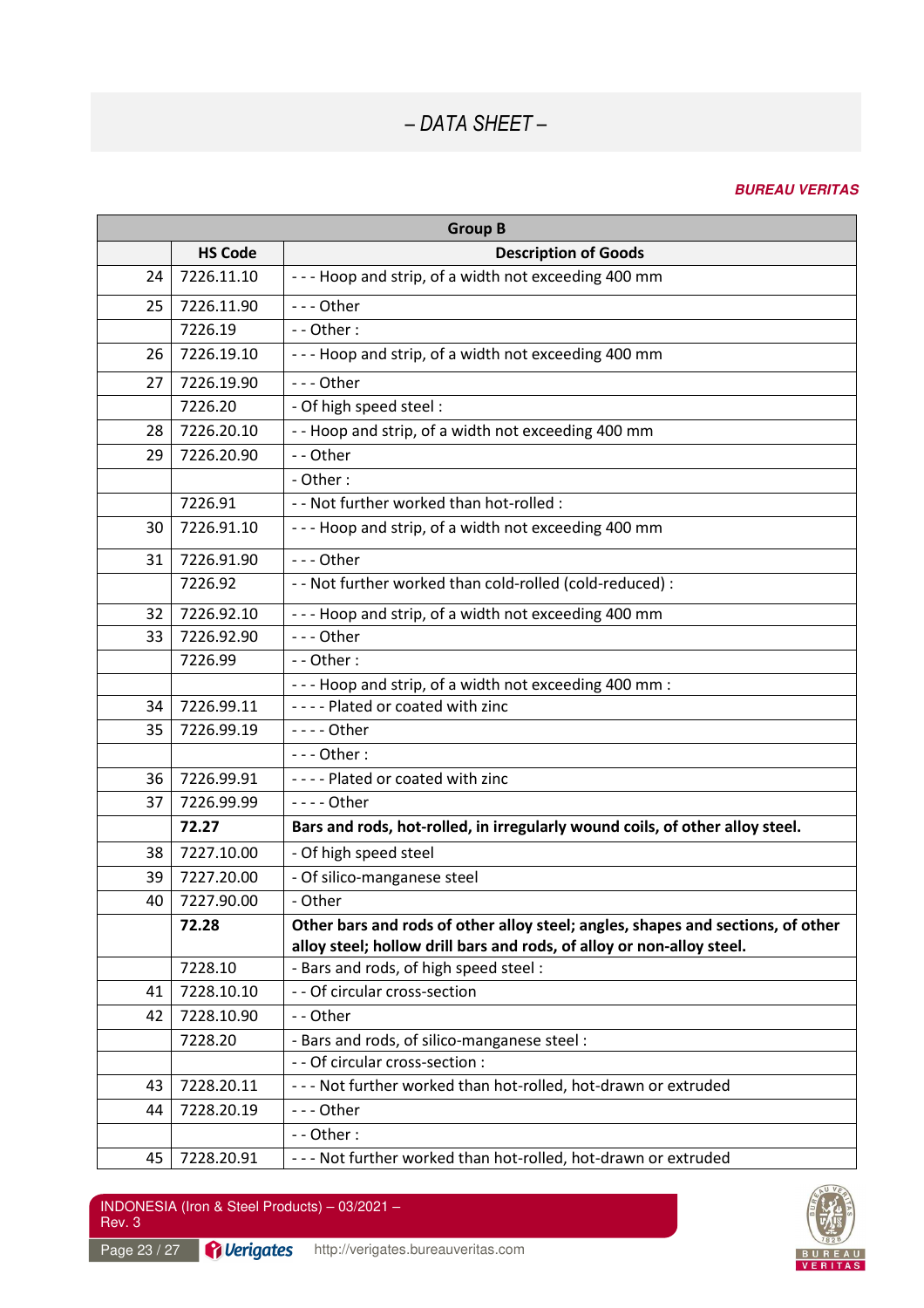| <b>Group B</b> |                |                                                                               |
|----------------|----------------|-------------------------------------------------------------------------------|
|                | <b>HS Code</b> | <b>Description of Goods</b>                                                   |
| 46             | 7228.20.99     | --- Other                                                                     |
|                | 7228.30        | - Other bars and rods, not further worked than hot-rolled, hot-drawn or       |
|                |                | extruded:                                                                     |
| 47             | 7228.30.10     | - - Of circular cross-section                                                 |
| 48             | 7228.30.90     | -- Other                                                                      |
|                | 7228.40        | - Other bars and rods, not further worked than forged :                       |
| 49             | 7228.40.10     | - - Of circular cross-section                                                 |
| 50             | 7228.40.90     | -- Other                                                                      |
|                | 7228.50        | - Other bars and rods, not further worked than cold-formed or cold-finished : |
| 51             | 7228.50.10     | - - Of circular cross-section                                                 |
| 52             | 7228.50.90     | -- Other                                                                      |
|                | 7228.60        | - Other bars and rods:                                                        |
| 53             | 7228.60.10     | - - Of circular cross-section                                                 |
| 54             | 7228.60.90     | - - Other                                                                     |
|                | 7228.70        | - Angles, shapes and sections :                                               |
| 55             | 7228.70.10     | - - Not further worked than hot-rolled, hot-drawn or extruded                 |
| 56             | 7228.70.90     | -- Other                                                                      |
|                | 7228.80        | - Hollow drill bars and rods:                                                 |
|                |                | - - Containing by weight 0.6 % or more of carbon :                            |
| 57             | 7228.80.11     | --- Of circular cross-section                                                 |
| 58             | 7228.80.19     | --- Other                                                                     |
| 59             | 7228.80.90     | -- Other                                                                      |
|                | 72.29          | Wire of other alloy steel.                                                    |
| 60             | 7229.20.00     | - Of silico-manganese steel                                                   |
|                | 7229.90        | - Other:                                                                      |
| 61             | 7229.90.20     | - - Of cross-section not exceeding 5.5 mm                                     |
| 62             | 7229.90.30     | - - Other, of high speed steel                                                |
|                |                | $-$ - Other :                                                                 |
| 63             | 7229.90.91     | --- Containing by weight 0.5 % or more of chromium                            |
| 64             | 7229.90.99     | --- Other                                                                     |

| Group C |                |                                                                                                                                                                                                                                                                  |
|---------|----------------|------------------------------------------------------------------------------------------------------------------------------------------------------------------------------------------------------------------------------------------------------------------|
|         | <b>HS Code</b> | <b>Description of Goods</b>                                                                                                                                                                                                                                      |
|         | 73.09          | Reservoirs, tanks, vats and similar containers for any material (other than<br>compressed or liquefied gas), of iron or steel, of a capacity exceeding 300 l,<br>whether or not lined or heat-insulated, but not fitted with mechanical or<br>thermal equipment. |

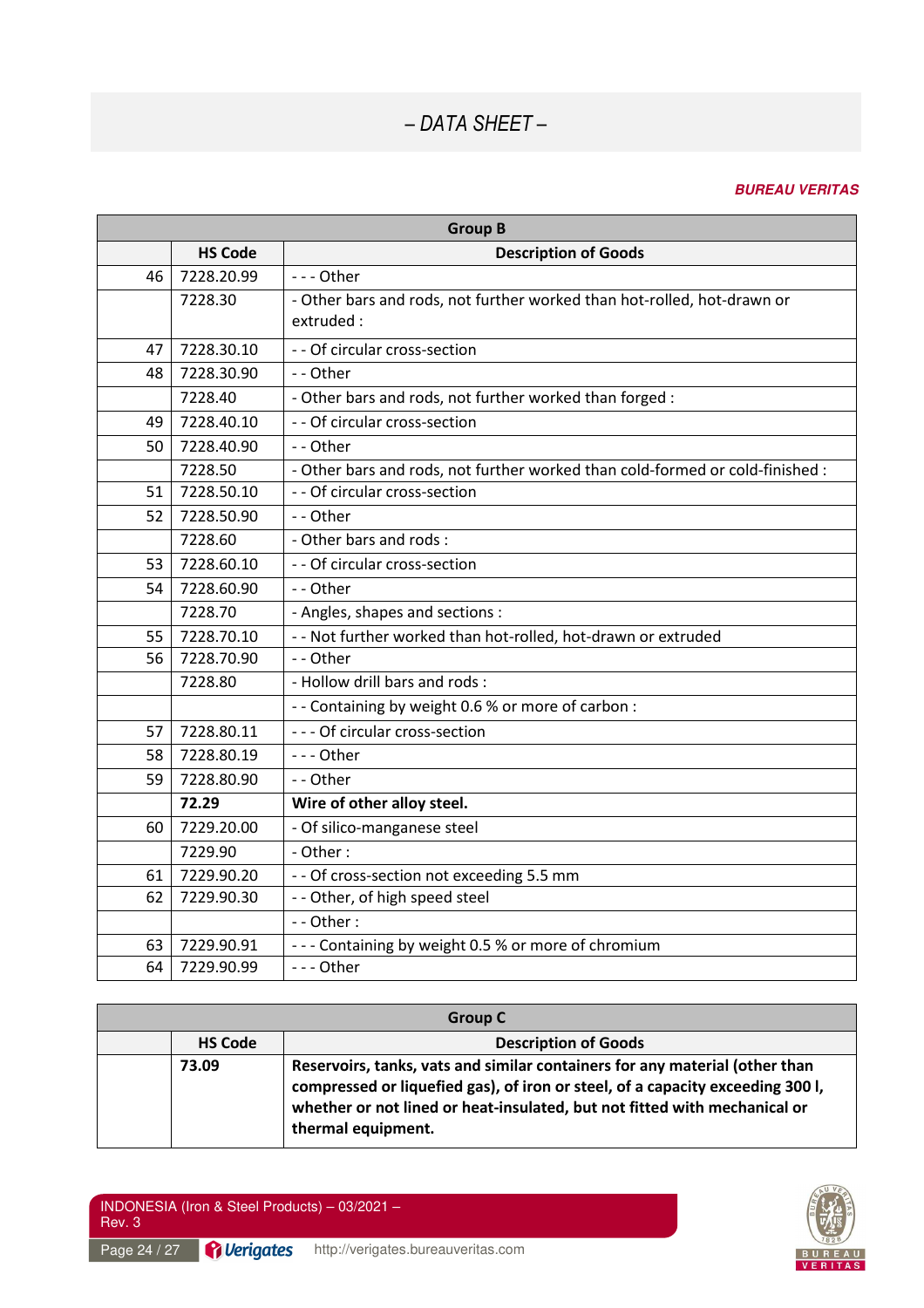### **BUREAU VERITAS**

| <b>Group C</b> |                |                                                                                                                                                                                        |
|----------------|----------------|----------------------------------------------------------------------------------------------------------------------------------------------------------------------------------------|
|                | <b>HS Code</b> | <b>Description of Goods</b>                                                                                                                                                            |
|                |                | - Of a kind used for the conveyance or packing of goods :                                                                                                                              |
| $\mathbf{1}$   | 7309.00.19     | -- Other                                                                                                                                                                               |
|                |                | - Other:                                                                                                                                                                               |
| $\overline{2}$ | 7309.00.99     | -- Other                                                                                                                                                                               |
| 3              | 7313.00.00     | Barbed wire of iron or steel; twisted hoop or single flat wire, barbed or not,                                                                                                         |
|                |                | and loosely twisted double wire, of a kind used for fencing, of iron or steel.                                                                                                         |
|                | 73.14          | Cloth (including endless bands), grill, netting and fencing, of iron or steel wire;<br>expanded metal of iron or steel.                                                                |
|                |                | - Woven cloth :                                                                                                                                                                        |
| 4              | 7314.14.00     | - - Other woven cloth, of stainless steel                                                                                                                                              |
| 5              | 7314.20.00     | - Grill, netting and fencing, welded at the intersection, of wire with a maximum<br>cross-sectional dimension of 3 mm or more and having a mesh size of 100 cm <sup>2</sup><br>or more |
|                |                | - Other grill, netting and fencing, welded at the intersection :                                                                                                                       |
| 6              | 7314.31.00     | - - Plated or coated with zinc                                                                                                                                                         |
| 7              | 7314.39.00     | -- Other                                                                                                                                                                               |
|                |                | - Other cloth, grill, netting and fencing :                                                                                                                                            |
| 8              | 7314.42.00     | - - Coated with plastics                                                                                                                                                               |
| 9              | 7314.49.00     | -- Other                                                                                                                                                                               |
| 10             | 7314.50.00     | - Expanded metal                                                                                                                                                                       |
|                | 73.15          | Chain and parts thereof, of iron or steel.                                                                                                                                             |
|                |                | - Articulated link chain and parts thereof :                                                                                                                                           |
|                | 7315.11        | - - Roller chain :                                                                                                                                                                     |
| 11             | 7315.11.10     | --- Bicycle or motorcycle chain                                                                                                                                                        |
|                |                | $--$ Other:                                                                                                                                                                            |
| 12             | 7315.11.91     | ---- Transmission type, of a pitch length of not less than 6 mm and not more<br>than 32 mm                                                                                             |
| 13             | 7315.11.99     | - - - - Other                                                                                                                                                                          |
|                | 7315.12        | - - Other chain :                                                                                                                                                                      |
| 14             | 7315.12.10     | --- Bicycle or motorcycle chain                                                                                                                                                        |
| 15             | 7315.12.90     | --- Other                                                                                                                                                                              |
|                | 7315.19        | $-$ - Parts :                                                                                                                                                                          |
| 16             | 7315.19.10     | --- Of bicycle or motorcycle chain                                                                                                                                                     |
| 17             | 7315.19.90     | --- Other                                                                                                                                                                              |
| 18             | 7315.20.00     | - Skid chain                                                                                                                                                                           |
|                |                | - Other chain:                                                                                                                                                                         |
| 19             | 7315.81.00     | - - Stud-link                                                                                                                                                                          |
| 20             | 7315.82.00     | - - Other, welded link                                                                                                                                                                 |

Page 25 / 27 **Perigates** http://verigates.bureauveritas.com

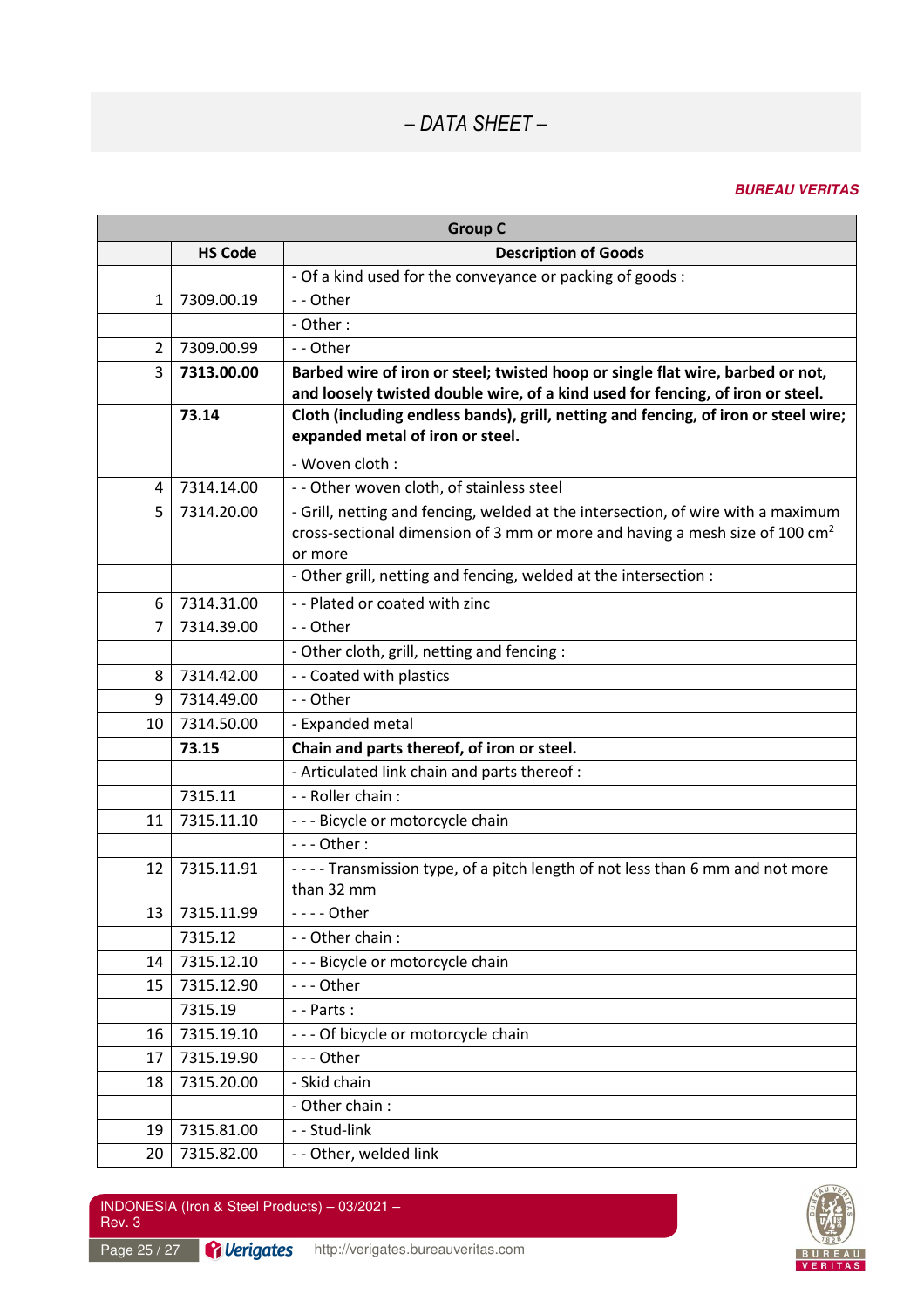#### **BUREAU VERITAS**

| <b>Group C</b> |                |                                                                                                                                                                                                                                       |
|----------------|----------------|---------------------------------------------------------------------------------------------------------------------------------------------------------------------------------------------------------------------------------------|
|                | <b>HS Code</b> | <b>Description of Goods</b>                                                                                                                                                                                                           |
|                | 7315.89        | - - Other:                                                                                                                                                                                                                            |
| 21             | 7315.89.10     | --- Bicycle or motorcycle chain                                                                                                                                                                                                       |
| 22             | 7315.89.90     | --- Other                                                                                                                                                                                                                             |
|                | 7315.90        | - Other parts :                                                                                                                                                                                                                       |
| 23             | 7315.90.20     | - - Of bicycle or motorcycle chain                                                                                                                                                                                                    |
| 24             | 7315.90.90     | - - Other                                                                                                                                                                                                                             |
|                | 73.20          | Springs and leaves for springs, of iron or steel.                                                                                                                                                                                     |
|                | 7320.10        | - Leaf-springs and leaves therefor :                                                                                                                                                                                                  |
|                |                | - - Suitable for use on motor vehicles or machinery of heading 84.29 or 84.30 :                                                                                                                                                       |
| 25             | 7320.10.11     | --- Suitable for use on motor vehicles of heading 87.02, 87.03 or 87.04                                                                                                                                                               |
| 26             | 7320.10.12     | --- Suitable for use on other motor vehicles                                                                                                                                                                                          |
| 27             | 7320.10.19     | --- Other                                                                                                                                                                                                                             |
| 28             | 7320.10.90     | -- Other                                                                                                                                                                                                                              |
|                | 7320.20        | - Helical springs :                                                                                                                                                                                                                   |
|                |                | - - Suitable for use on motor vehicles or machinery of heading 84.29 or 84.30 :                                                                                                                                                       |
| 29             | 7320.20.11     | --- For motor vehicles                                                                                                                                                                                                                |
| 30             | 7320.20.12     | --- For earth-moving machinery                                                                                                                                                                                                        |
| 31             | 7320.20.19     | $--$ Other                                                                                                                                                                                                                            |
| 32             | 7320.20.90     | -- Other                                                                                                                                                                                                                              |
|                | 7320.90        | - Other:                                                                                                                                                                                                                              |
| 33             | 7320.90.10     | - - Suitable for use on motor vehicles                                                                                                                                                                                                |
| 34             | 7320.90.90     | -- Other                                                                                                                                                                                                                              |
|                | 73.21          | Stoves, ranges, grates, cookers (including those with subsidiary boilers for<br>central heating), barbecues, braziers, gas-rings, plate warmers and similar<br>non-electric domestic appliances, and parts thereof, of iron or steel. |
|                |                | - Cooking appliances and plate warmers :                                                                                                                                                                                              |
| 35             | 7321.11.00     | -- For gas fuel or for both gas and other fuels                                                                                                                                                                                       |
| 36             | 7321.12.00     | - - For liquid fuel                                                                                                                                                                                                                   |
|                | 7321.19        | - - Other, including appliances for solid fuel :                                                                                                                                                                                      |
| 37             | 7321.19.10     | --- For solid fuel                                                                                                                                                                                                                    |
| 38             | 7321.19.90     | --- Other                                                                                                                                                                                                                             |
|                |                | - Other appliances :                                                                                                                                                                                                                  |
| 39             | 7321.81.00     | -- For gas fuel or for both gas and other fuels                                                                                                                                                                                       |
| 40             | 7321.89.00     | - - Other, including appliances for solid fuel                                                                                                                                                                                        |
|                | 7321.90        | - Parts:                                                                                                                                                                                                                              |
| 41             | 7321.90.20     | - - Of cooking appliances and plate warmers using gas fuel                                                                                                                                                                            |
| 42             | 7321.90.90     | -- Other                                                                                                                                                                                                                              |

Page 26 / 27 **Perigates** http://verigates.bureauveritas.com